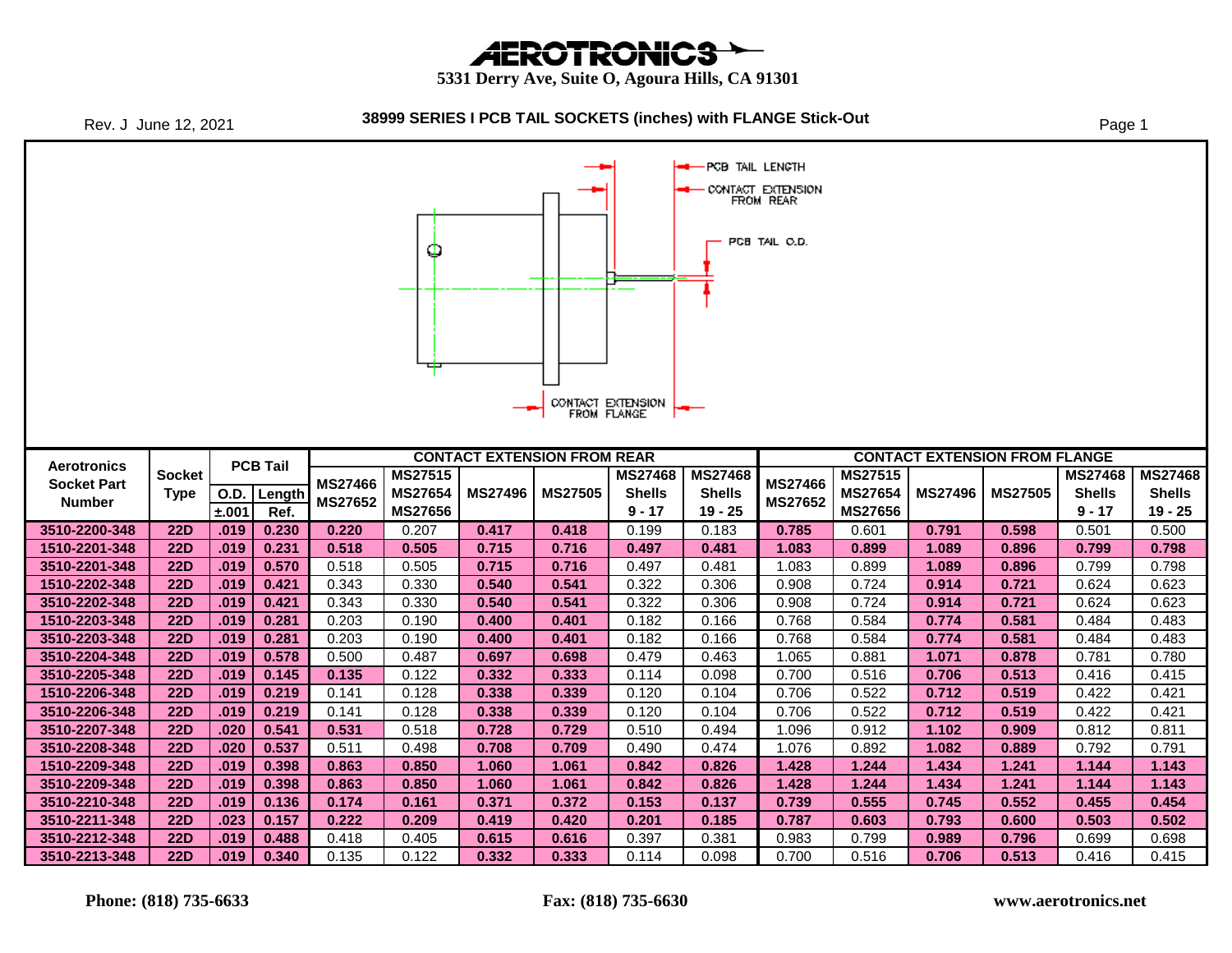

Rev. J June 12, 2021

|                    |             |             |                 |                |                | <b>CONTACT EXTENSION FROM REAR</b> |                |                |                |                |                |                | <b>CONTACT EXTENSION FROM FLANGE</b> |                |                |
|--------------------|-------------|-------------|-----------------|----------------|----------------|------------------------------------|----------------|----------------|----------------|----------------|----------------|----------------|--------------------------------------|----------------|----------------|
| <b>Aerotronics</b> | Socket      |             | <b>PCB Tail</b> |                | <b>MS27515</b> |                                    |                | <b>MS27468</b> | <b>MS27468</b> |                | <b>MS27515</b> |                |                                      | <b>MS27468</b> | <b>MS27468</b> |
| <b>Socket Part</b> | <b>Type</b> | <b>O.D.</b> | Length          | <b>MS27466</b> | <b>MS27654</b> | <b>MS27496</b>                     | <b>MS27505</b> | <b>Shells</b>  | <b>Shells</b>  | <b>MS27466</b> | <b>MS27654</b> | <b>MS27496</b> | <b>MS27505</b>                       | <b>Shells</b>  | <b>Shells</b>  |
| <b>Number</b>      |             | ±.001       | Ref.            | <b>MS27652</b> | <b>MS27656</b> |                                    |                | $9 - 17$       | $19 - 25$      | <b>MS27652</b> | <b>MS27656</b> |                |                                      | $9 - 17$       | $19 - 25$      |
| 1510-2214-348      | <b>22D</b>  | .019        | 0.363           | 0.286          | 0.273          | 0.483                              | 0.484          | 0.265          | 0.249          | 0.851          | 0.667          | 0.857          | 0.664                                | 0.567          | 0.566          |
| 3510-2214-348      | <b>22D</b>  | .019        | 0.363           | 0.286          | 0.273          | 0.483                              | 0.484          | 0.265          | 0.249          | 0.851          | 0.667          | 0.857          | 0.664                                | 0.567          | 0.566          |
| 3510-2215-348      | <b>22D</b>  | .019        | 0.378           | 0.217          | 0.204          | 0.414                              | 0.415          | 0.196          | 0.180          | 0.782          | 0.598          | 0.788          | 0.595                                | 0.498          | 0.497          |
| 1510-2216-348      | <b>22D</b>  | .019        | 0.769           | 0.608          | 0.595          | 0.805                              | 0.806          | 0.587          | 0.571          | 1.173          | 0.989          | 1.179          | 0.986                                | 0.889          | 0.888          |
| 3510-2216-348      | <b>22D</b>  | .019        | 0.769           | 0.608          | 0.595          | 0.805                              | 0.806          | 0.587          | 0.571          | 1.173          | 0.989          | 1.179          | 0.986                                | 0.889          | 0.888          |
| 3510-2217-348      | <b>22D</b>  | .019        | 0.131           | <b>NONE</b>    | <b>NONE</b>    | 0.161                              | 0.162          | <b>NONE</b>    | <b>NONE</b>    | <b>NONE</b>    | <b>NONE</b>    | 0.535          | 0.342                                | <b>NONE</b>    | <b>NONE</b>    |
| 3510-2218-348      | <b>22D</b>  | .019        | 0.509           | 0.252          | 0.239          | 0.449                              | 0.450          | 0.231          | 0.215          | 0.817          | 0.633          | 0.823          | 0.630                                | 0.533          | 0.532          |
| 1510-2219-348      | <b>22D</b>  | .019        | 0.278           | 0.863          | 0.850          | 1.060                              | 1.061          | 0.842          | 0.826          | 1.428          | 1.244          | 1.434          | 1.241                                | 1.144          | 1.143          |
| 3510-2220-348      | <b>22D</b>  | .019        | 0.276           | 0.277          | 0.264          | 0.474                              | 0.475          | 0.256          | 0.240          | 0.842          | 0.658          | 0.848          | 0.655                                | 0.558          | 0.557          |
| 3510-2227-348      | <b>22D</b>  | .019        | 0.327           | 0.355          | 0.342          | 0.552                              | 0.553          | 0.334          | 0.318          | 0.920          | 0.736          | 0.926          | 0.733                                | 0.636          | 0.635          |
| 3510-2228-348      | <b>22D</b>  | .019        | 0.326           | 0.801          | 0.788          | 0.998                              | 0.999          | 0.780          | 0.764          | 1.366          | 1.182          | 1.372          | 1.179                                | 1.082          | 1.081          |
| 3510-2229-348      | <b>22D</b>  | .019        | 0.178           | 0.444          | 0.431          | 0.641                              | 0.642          | 0.423          | 0.407          | 1.009          | 0.825          | 1.015          | 0.822                                | 0.725          | 0.724          |
| 3510-2230-348      | <b>22D</b>  | .019        | 0.236           | 0.370          | 0.357          | 0.567                              | 0.568          | 0.349          | 0.333          | 0.935          | 0.751          | 0.941          | 0.748                                | 0.651          | 0.650          |
| 3510-2231-348      | <b>22D</b>  | .019        | 0.180           | 0.170          | 0.157          | 0.367                              | 0.368          | 0.149          | 0.133          | 0.735          | 0.551          | 0.741          | 0.548                                | 0.451          | 0.450          |
| 3510-2232-348      | <b>22D</b>  | .019        | 0.150           | 0.308          | 0.295          | 0.505                              | 0.506          | 0.287          | 0.271          | 0.873          | 0.689          | 0.879          | 0.686                                | 0.589          | 0.588          |
| 1510-2233-348      | <b>22D</b>  | .019        | 0.512           | 0.646          | 0.633          | 0.843                              | 0.844          | 0.625          | 0.609          | 1.211          | 1.027          | 1.217          | 1.024                                | 0.927          | 0.926          |
| 3510-2234-348      | <b>22D</b>  | .026        | 0.233           | 0.343          | 0.330          | 0.540                              | 0.541          | 0.322          | 0.306          | 0.908          | 0.724          | 0.914          | 0.721                                | 0.624          | 0.623          |
| 3510-2235-348      | <b>22D</b>  | .019        | 0.125           | 0.052          | 0.039          | 0.249                              | 0.250          | 0.031          | <b>NONE</b>    | 0.617          | 0.433          | 0.623          | 0.430                                | 0.333          | <b>NONE</b>    |
| 3510-2236-348      | <b>22D</b>  | .019        | 0.145           | 0.135          | 0.122          | 0.332                              | 0.333          | 0.114          | 0.098          | 0.700          | 0.516          | 0.706          | 0.513                                | 0.416          | 0.415          |
| 3510-2237-348      | <b>22D</b>  | .019        | 0.218           | 0.208          | 0.195          | 0.405                              | 0.406          | 0.187          | 0.171          | 0.773          | 0.589          | 0.779          | 0.586                                | 0.489          | 0.488          |
| 1510-2238-348      | <b>22D</b>  | .020        | 0.313           | 0.303          | 0.290          | 0.500                              | 0.501          | 0.282          | 0.266          | 0.868          | 0.684          | 0.874          | 0.681                                | 0.584          | 0.583          |
| 1510-2239-348      | <b>22D</b>  | .019        | 0.175           | 0.307          | 0.294          | 0.504                              | 0.505          | 0.286          | 0.270          | 0.872          | 0.688          | 0.878          | 0.685                                | 0.588          | 0.587          |
| 3510-2239-348      | <b>22D</b>  | .019        | 0.175           | 0.307          | 0.294          | 0.504                              | 0.505          | 0.286          | 0.270          | 0.872          | 0.688          | 0.878          | 0.685                                | 0.588          | 0.587          |
| 3510-2241-348      | <b>22D</b>  | .028        | 0.157           | 0.230          | 0.217          | 0.427                              | 0.428          | 0.209          | 0.193          | 0.795          | 0.611          | 0.801          | 0.608                                | 0.511          | 0.510          |
| 3510-2242-348      | <b>22D</b>  | .020        | 0.258           | 0.324          | 0.311          | 0.521                              | 0.522          | 0.303          | 0.287          | 0.889          | 0.705          | 0.895          | 0.702                                | 0.605          | 0.604          |
| 3510-2243-348      | <b>22D</b>  | .019        | 0.090           | 0.103          | 0.090          | 0.300                              | 0.301          | 0.082          | 0.066          | 0.668          | 0.484          | 0.674          | 0.481                                | 0.384          | 0.383          |
| 1510-2244-348      | <b>22D</b>  | .019        | 0.307           | 0.897          | 0.884          | 1.094                              | 1.095          | 0.876          | 0.860          | 1.462          | 1.278          | 1.468          | 1.275                                | 1.178          | 1.177          |
| 1510-2245-348      | <b>22D</b>  | .019        | 0.475           | 0.320          | 0.307          | 0.517                              | 0.518          | 0.299          | 0.283          | 0.885          | 0.701          | 0.891          | 0.698                                | 0.601          | 0.600          |
| 3510-2246-348      | <b>22D</b>  | .019        | 0.130           | 0.332          | 0.319          | 0.529                              | 0.530          | 0.311          | 0.295          | 0.897          | 0.713          | 0.903          | 0.710                                | 0.613          | 0.612          |
| 3510-2247-348      | <b>22D</b>  | .019        | 0.315           | 0.366          | 0.353          | 0.563                              | 0.564          | 0.345          | 0.329          | 0.931          | 0.747          | 0.937          | 0.744                                | 0.647          | 0.646          |
| 1510-2248-348      | <b>22D</b>  | .019        | 0.221           | 0.876          | 0.863          | 1.073                              | 1.074          | 0.855          | 0.839          | 1.441          | 1.257          | 1.447          | 1.254                                | 1.157          | 1.156          |
| 3510-2249-348      | <b>22D</b>  | .028        | 0.160           | 0.179          | 0.166          | 0.376                              | 0.377          | 0.158          | 0.142          | 0.744          | 0.560          | 0.750          | 0.557                                | 0.460          | 0.459          |
| 3510-2250-348      | <b>22D</b>  | .026        | 0.233           | 0.343          | 0.330          | 0.540                              | 0.541          | 0.322          | 0.306          | 0.908          | 0.724          | 0.914          | 0.721                                | 0.624          | 0.623          |
| 3510-2252-348      | <b>22D</b>  | .019        | 0.300           | 0.465          | 0.452          | 0.662                              | 0.663          | 0.444          | 0.428          | 1.030          | 0.846          | 1.036          | 0.843                                | 0.746          | 0.745          |
| 3510-2253-348      | <b>22D</b>  | .020        | 0.355           | 0.275          | 0.262          | 0.472                              | 0.473          | 0.254          | 0.238          | 0.840          | 0.656          | 0.846          | 0.653                                | 0.556          | 0.555          |
| 3510-2254-348      | <b>22D</b>  | .020        | 0.400           | 0.319          | 0.306          | 0.516                              | 0.517          | 0.298          | 0.282          | 0.884          | 0.700          | 0.890          | 0.697                                | 0.600          | 0.599          |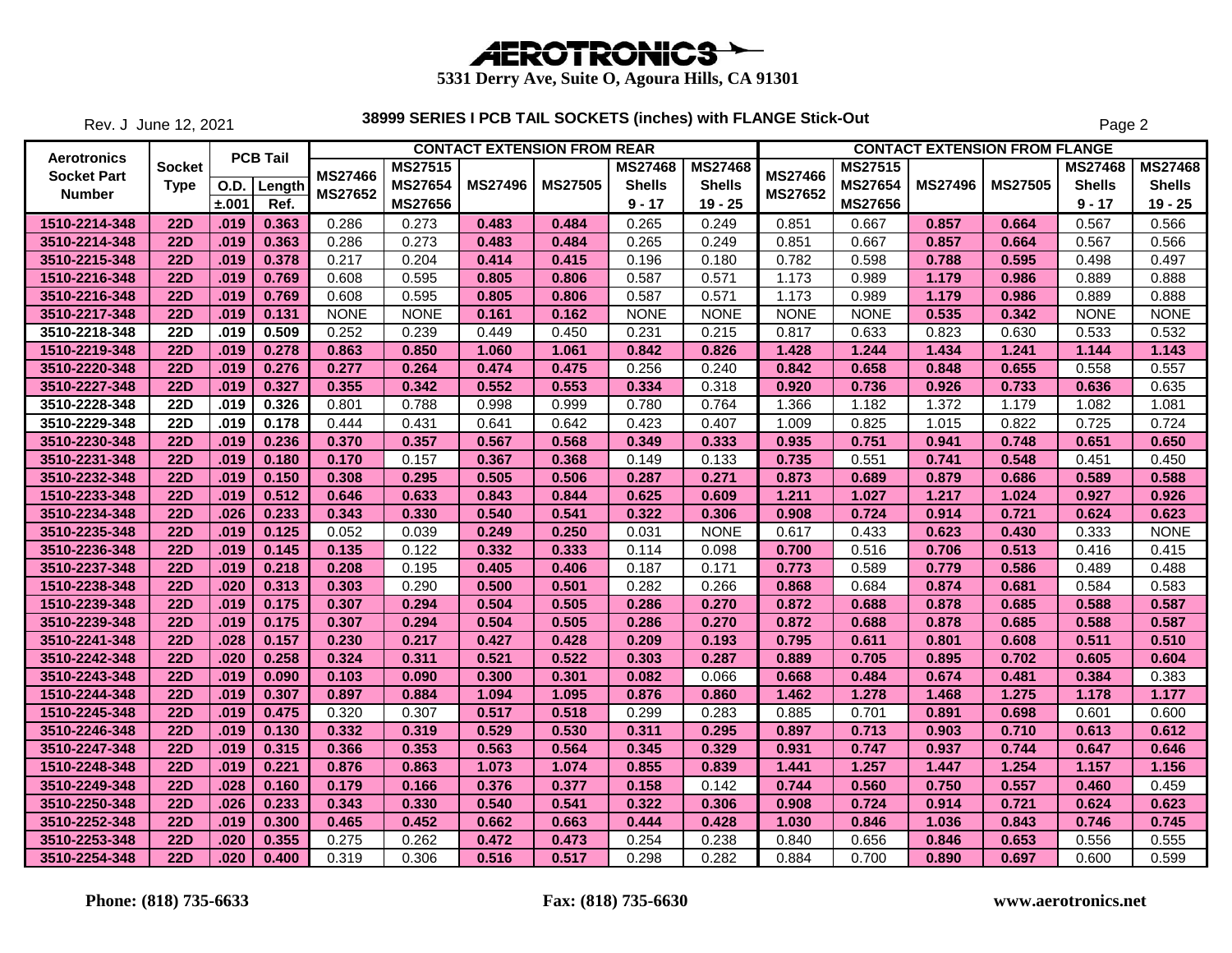

Rev. J June 12, 2021

|                    |               |             |                 |                |                |                | <b>CONTACT EXTENSION FROM REAR</b> |                |                |                |                |                | <b>CONTACT EXTENSION FROM FLANGE</b> |                |                |
|--------------------|---------------|-------------|-----------------|----------------|----------------|----------------|------------------------------------|----------------|----------------|----------------|----------------|----------------|--------------------------------------|----------------|----------------|
| Aerotronics        | <b>Socket</b> |             | <b>PCB Tail</b> |                | <b>MS27515</b> |                |                                    | <b>MS27468</b> | <b>MS27468</b> |                | <b>MS27515</b> |                |                                      | <b>MS27468</b> | <b>MS27468</b> |
| <b>Socket Part</b> | <b>Type</b>   | <b>O.D.</b> | Length          | <b>MS27466</b> | <b>MS27654</b> | <b>MS27496</b> | <b>MS27505</b>                     | <b>Shells</b>  | <b>Shells</b>  | <b>MS27466</b> | <b>MS27654</b> | <b>MS27496</b> | <b>MS27505</b>                       | <b>Shells</b>  | <b>Shells</b>  |
| <b>Number</b>      |               | ±.001       | Ref.            | MS27652        | <b>MS27656</b> |                |                                    | $9 - 17$       | $19 - 25$      | MS27652        | <b>MS27656</b> |                |                                      | $9 - 17$       | $19 - 25$      |
| 3510-2255-348      | <b>22D</b>    | .019        | 0.265           | 0.635          | 0.622          | 0.832          | 0.833                              | 0.614          | 0.598          | 1.200          | 1.016          | 1.206          | 1.013                                | 0.916          | 0.915          |
| 3510-2256-348      | <b>22D</b>    | .019        | 0.222           | 0.230          | 0.217          | 0.427          | 0.428                              | 0.209          | 0.193          | 0.795          | 0.611          | 0.801          | 0.608                                | 0.511          | 0.510          |
| 3510-2257-348      | <b>22D</b>    | .032        | 0.400           | 0.422          | 0.409          | 0.619          | 0.620                              | 0.401          | 0.385          | 0.987          | 0.803          | 0.993          | 0.800                                | 0.703          | 0.702          |
| 3510-2258-348      | <b>22D</b>    | .020        | 0.132           | 0.132          | 0.119          | 0.329          | 0.330                              | 0.111          | 0.095          | 0.697          | 0.513          | 0.703          | 0.510                                | 0.413          | 0.412          |
| 3510-2259-348      | <b>22D</b>    | .029        | 0.300           | 0.367          | 0.354          | 0.564          | 0.565                              | 0.346          | 0.330          | 0.932          | 0.748          | 0.938          | 0.745                                | 0.648          | 0.647          |
| 3510-2260-348      | <b>22D</b>    | .019        | 0.275           | 0.224          | 0.211          | 0.421          | 0.422                              | 0.203          | 0.187          | 0.789          | 0.605          | 0.795          | 0.602                                | 0.505          | 0.504          |
| 3510-2261-348      | <b>22D</b>    | .025        | 0.263           | <b>NONE</b>    | <b>NONE</b>    | 0.206          | 0.207                              | <b>NONE</b>    | <b>NONE</b>    | <b>NONE</b>    | <b>NONE</b>    | 0.580          | 0.387                                | <b>NONE</b>    | <b>NONE</b>    |
| 3510-2262-348      | <b>22D</b>    | .019        | 0.100           | <b>NONE</b>    | <b>NONE</b>    | 0.220          | 0.221                              | <b>NONE</b>    | <b>NONE</b>    | <b>NONE</b>    | <b>NONE</b>    | 0.594          | 0.401                                | <b>NONE</b>    | <b>NONE</b>    |
| 3510-2263-348      | <b>22D</b>    | .019        | 0.150           | 0.073          | 0.060          | 0.270          | 0.271                              | 0.052          | <b>NONE</b>    | 0.638          | 0.454          | 0.644          | 0.451                                | 0.354          | <b>NONE</b>    |
| 1510-2264-348      | <b>22D</b>    | .019        | 0.240           | 0.605          | 0.592          | 0.802          | 0.803                              | 0.584          | 0.568          | 1.170          | 0.986          | 1.176          | 0.983                                | 0.886          | 0.885          |
| 3510-2264-348      | <b>22D</b>    | .019        | 0.240           | 0.605          | 0.592          | 0.802          | 0.803                              | 0.584          | 0.568          | 1.170          | 0.986          | 1.176          | 0.983                                | 0.886          | 0.885          |
| 3510-2265-348      | <b>22D</b>    | .019        | 0.175           | 0.257          | 0.244          | 0.454          | 0.455                              | 0.236          | 0.220          | 0.822          | 0.638          | 0.828          | 0.635                                | 0.538          | 0.537          |
| 3510-2266-348      | <b>22D</b>    | .019        | 0.175           | 0.705          | 0.692          | 0.902          | 0.903                              | 0.684          | 0.668          | 1.270          | 1.086          | 1.276          | 1.083                                | 0.986          | 0.985          |
| 3510-2267-348      | <b>22D</b>    | .019        | 0.175           | 0.299          | 0.286          | 0.496          | 0.497                              | 0.278          | 0.262          | 0.864          | 0.680          | 0.870          | 0.677                                | 0.580          | 0.579          |
| 3510-2268-348      | <b>22D</b>    | .019        | 0.180           | 0.278          | 0.265          | 0.475          | 0.476                              | 0.257          | 0.241          | 0.843          | 0.659          | 0.849          | 0.656                                | 0.559          | 0.558          |
| 3510-2269-348      | <b>22D</b>    | .020        | 0.395           | 0.474          | 0.461          | 0.671          | 0.672                              | 0.453          | 0.437          | 1.039          | 0.855          | 1.045          | 0.852                                | 0.755          | 0.754          |
| 3510-2270-348      | <b>22D</b>    | .019        | 0.231           | <b>NONE</b>    | <b>NONE</b>    | 0.109          | 0.110                              | <b>NONE</b>    | <b>NONE</b>    | <b>NONE</b>    | <b>NONE</b>    | 0.483          | 0.290                                | <b>NONE</b>    | <b>NONE</b>    |
| 1510-2271-348      | <b>22D</b>    | .029        | 0.329           | 0.400          | 0.387          | 0.597          | 0.598                              | 0.379          | 0.363          | 0.965          | 0.781          | 0.971          | 0.778                                | 0.681          | 0.680          |
| 3510-2271-348      | <b>22D</b>    | .029        | 0.329           | 0.400          | 0.387          | 0.597          | 0.598                              | 0.379          | 0.363          | 0.965          | 0.781          | 0.971          | 0.778                                | 0.681          | 0.680          |
| 3510-2272-348      | <b>22D</b>    | .019        | 0.157           | 0.217          | 0.204          | 0.414          | 0.415                              | 0.196          | 0.180          | 0.782          | 0.598          | 0.788          | 0.595                                | 0.498          | 0.497          |
| 3510-2273-348      | <b>22D</b>    | .019        | 0.213           | 0.341          | 0.328          | 0.538          | 0.539                              | 0.320          | 0.304          | 0.906          | 0.722          | 0.912          | 0.719                                | 0.622          | 0.621          |
| 3510-2274-348      | <b>22D</b>    | .019        | 0.244           | 0.302          | 0.289          | 0.499          | 0.500                              | 0.281          | 0.265          | 0.867          | 0.683          | 0.873          | 0.680                                | 0.583          | 0.582          |
| 3510-2275-348      | <b>22D</b>    | .019        | 0.242           | 0.262          | 0.249          | 0.459          | 0.460                              | 0.241          | 0.225          | 0.827          | 0.643          | 0.833          | 0.640                                | 0.543          | 0.542          |
| 3510-2276-348      | <b>22D</b>    | .019        | 0.300           | 0.290          | 0.277          | 0.487          | 0.488                              | 0.269          | 0.253          | 0.855          | 0.671          | 0.861          | 0.668                                | 0.571          | 0.570          |
| 3510-2277-348      | <b>22D</b>    | .019        | 0.220           | 0.410          | 0.397          | 0.607          | 0.608                              | 0.389          | 0.373          | 0.975          | 0.791          | 0.981          | 0.788                                | 0.691          | 0.690          |
| 3510-2278-348      | <b>22D</b>    | .019        | 0.220           | 0.353          | 0.340          | 0.550          | 0.551                              | 0.332          | 0.316          | 0.918          | 0.734          | 0.924          | 0.731                                | 0.634          | 0.633          |
| 3510-2279-348      | <b>22D</b>    | .027        | 0.227           | 0.474          | 0.461          | 0.671          | 0.672                              | 0.453          | 0.437          | 1.039          | 0.855          | 1.045          | 0.852                                | 0.755          | 0.754          |
| 3510-2280-348      | <b>22D</b>    | .025        | 0.500           | 0.499          | 0.486          | 0.696          | 0.697                              | 0.478          | 0.462          | 1.064          | 0.880          | 1.070          | 0.877                                | 0.780          | 0.779          |
| 3510-2281-348      | <b>22D</b>    | .019        | 0.916           | 0.711          | 0.698          | 0.908          | 0.909                              | 0.690          | 0.674          | 1.276          | 1.092          | 1.282          | 1.089                                | 0.992          | 0.991          |
| 3510-2282-348      | <b>22D</b>    | .019        | 0.182           | 0.417          | 0.404          | 0.614          | 0.615                              | 0.396          | 0.380          | 0.982          | 0.798          | 0.988          | 0.795                                | 0.698          | 0.697          |
| 3510-2283-348      | <b>22D</b>    | .019        | 0.313           | 0.057          | 0.044          | 0.254          | 0.255                              | 0.036          | 0.020          | 0.622          | 0.438          | 0.628          | 0.435                                | 0.338          | 0.337          |
| 3510-2284-348      | <b>22D</b>    | .032        | 0.916           | 0.711          | 0.698          | 0.908          | 0.909                              | 0.690          | 0.674          | 1.276          | 1.092          | 1.282          | 1.089                                | 0.992          | 0.991          |
| 1510-2285-348      | <b>22D</b>    | .019        | 0.717           | 1.639          | 1.626          | 1.836          | 1.837                              | 1.618          | 1.602          | 2.204          | 2.020          | 2.210          | 2.017                                | 1.920          | 1.919          |
| 3510-2286-348      | <b>22D</b>    | .019        | 0.213           | 0.345          | 0.332          | 0.542          | 0.543                              | 0.324          | 0.308          | 0.910          | 0.726          | 0.916          | 0.723                                | 0.626          | 0.625          |
| 3510-2287-348      | <b>22D</b>    | .029        | 0.280           | 0.250          | 0.237          | 0.447          | 0.448                              | 0.229          | 0.213          | 0.815          | 0.631          | 0.821          | 0.628                                | 0.531          | 0.530          |
| 3510-2288-348      | <b>22D</b>    | .019        | 0.410           | 0.422          | 0.409          | 0.619          | 0.620                              | 0.401          | 0.385          | 0.987          | 0.803          | 0.993          | 0.800                                | 0.703          | 0.702          |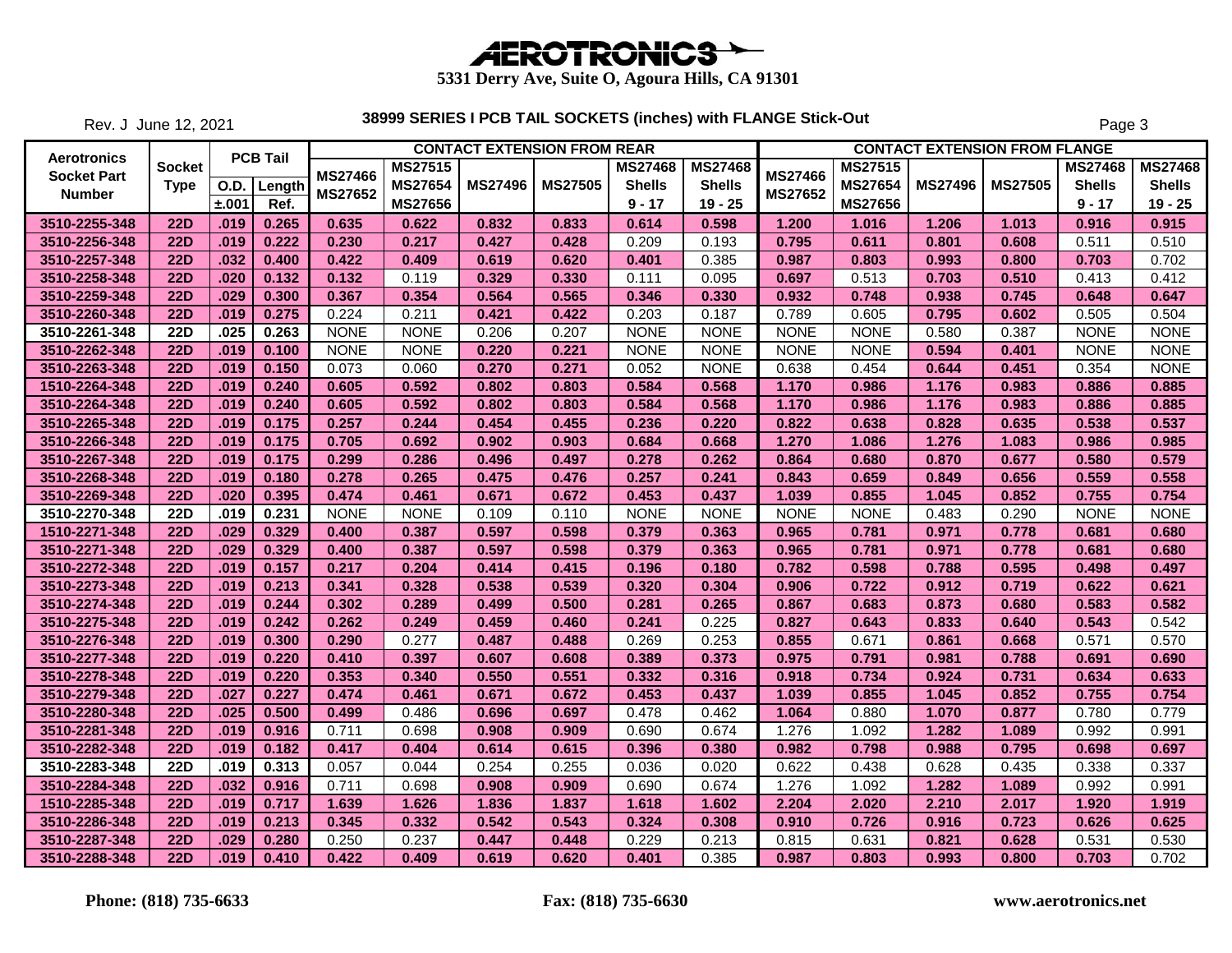

Rev. J June 12, 2021

|                    |               |             |                 |                |                |                | <b>CONTACT EXTENSION FROM REAR</b> |                |                |                |                |                | <b>CONTACT EXTENSION FROM FLANGE</b> |                |                |
|--------------------|---------------|-------------|-----------------|----------------|----------------|----------------|------------------------------------|----------------|----------------|----------------|----------------|----------------|--------------------------------------|----------------|----------------|
| Aerotronics        | <b>Socket</b> |             | <b>PCB Tail</b> |                | <b>MS27515</b> |                |                                    | <b>MS27468</b> | <b>MS27468</b> |                | <b>MS27515</b> |                |                                      | <b>MS27468</b> | <b>MS27468</b> |
| <b>Socket Part</b> | <b>Type</b>   | <b>O.D.</b> | Length          | MS27466        | <b>MS27654</b> | <b>MS27496</b> | <b>MS27505</b>                     | <b>Shells</b>  | <b>Shells</b>  | <b>MS27466</b> | <b>MS27654</b> | <b>MS27496</b> | <b>MS27505</b>                       | <b>Shells</b>  | <b>Shells</b>  |
| <b>Number</b>      |               | ±.001       | Ref.            | <b>MS27652</b> | <b>MS27656</b> |                |                                    | $9 - 17$       | $19 - 25$      | MS27652        | <b>MS27656</b> |                |                                      | $9 - 17$       | $19 - 25$      |
| 3510-2289-348      | <b>22D</b>    | .019        | 0.360           | 0.376          | 0.363          | 0.573          | 0.574                              | 0.355          | 0.339          | 0.941          | 0.757          | 0.947          | 0.754                                | 0.657          | 0.656          |
| 3510-2290-348      | <b>22D</b>    | .020        | 0.280           | 0.533          | 0.520          | 0.730          | 0.731                              | 0.512          | 0.496          | 1.098          | 0.914          | 1.104          | 0.911                                | 0.814          | 0.813          |
| 3510-2291-348      | <b>22D</b>    | .019        | 0.292           | 0.252          | 0.239          | 0.449          | 0.450                              | 0.231          | 0.215          | 0.817          | 0.633          | 0.823          | 0.630                                | 0.533          | 0.532          |
| 1510-2294-348      | <b>22D</b>    | .019        | 0.485           | 0.370          | 0.357          | 0.567          | 0.568                              | 0.349          | 0.333          | 0.935          | 0.751          | 0.941          | 0.748                                | 0.651          | 0.650          |
| 3510-2294-348      | <b>22D</b>    | .019        | 0.485           | 0.370          | 0.357          | 0.567          | 0.568                              | 0.349          | 0.333          | 0.935          | 0.751          | 0.941          | 0.748                                | 0.651          | 0.650          |
| 3510-2295-348      | <b>22D</b>    | .024        | 0.128           | 0.559          | 0.546          | 0.756          | 0.757                              | 0.538          | 0.522          | 1.124          | 0.940          | 1.130          | 0.937                                | 0.840          | 0.839          |
| 3510-2299-348      | <b>22D</b>    | .020        | 0.169           | 0.199          | 0.186          | 0.396          | 0.397                              | 0.178          | 0.162          | 0.764          | 0.580          | 0.770          | 0.577                                | 0.480          | 0.479          |
| 3510-2223A-348     | <b>22D</b>    | .019        | 0.256           | 0.391          | 0.378          | 0.588          | 0.589                              | 0.370          | 0.354          | 0.956          | 0.772          | 0.962          | 0.769                                | 0.672          | 0.671          |
| 3510-2224A-348     | <b>22D</b>    | .019        | 0.195           | 0.125          | 0.112          | 0.322          | 0.323                              | 0.104          | 0.088          | 0.690          | 0.506          | 0.696          | 0.503                                | 0.406          | 0.405          |
| 3510-2225A-348     | <b>22D</b>    | .019        | 0.315           | 0.300          | 0.287          | 0.497          | 0.498                              | 0.279          | 0.263          | 0.865          | 0.681          | 0.871          | 0.678                                | 0.581          | 0.580          |
| 3510-2226A-348     | <b>22D</b>    | .019        | 0.148           | 0.073          | 0.060          | 0.270          | 0.271                              | 0.052          | 0.036          | 0.638          | 0.454          | 0.644          | 0.451                                | 0.354          | 0.353          |
| 3510-2227A-348     | <b>22D</b>    | .019        | 0.231           | 0.685          | 0.672          | 0.882          | 0.883                              | 0.664          | 0.648          | 1.250          | 1.066          | 1.256          | 1.063                                | 0.966          | 0.965          |
| 3510-2228A-348     | <b>22D</b>    | .019        | 0.475           | 0.224          | 0.211          | 0.421          | 0.422                              | 0.203          | 0.187          | 0.789          | 0.605          | 0.795          | 0.602                                | 0.505          | 0.504          |
| 3510-2229A-348     | <b>22D</b>    | .019        | 0.264           | 0.115          | 0.102          | 0.312          | 0.313                              | 0.094          | 0.078          | 0.680          | 0.496          | 0.686          | 0.493                                | 0.396          | 0.395          |
| 3510-2230A-348     | <b>22D</b>    | .019        | 0.285           | 0.310          | 0.297          | 0.507          | 0.508                              | 0.289          | 0.273          | 0.875          | 0.691          | 0.881          | 0.688                                | 0.591          | 0.590          |
| 3510-2231A-348     | <b>22D</b>    | .019        | 0.570           | 0.730          | 0.717          | 0.927          | 0.928                              | 0.709          | 0.693          | 1.295          | 1.111          | 1.301          | 1.108                                | 1.011          | 1.010          |
| 3510-2232A-348     | <b>22D</b>    | .019        | 0.288           | 0.365          | 0.035          | 0.056          | 0.563                              | 0.344          | 0.328          | 0.930          | 0.429          | 0.430          | 0.743                                | 0.646          | 0.645          |
| 3510-2233A-348     | <b>22D</b>    | .019        | 0.230           | 0.385          | 0.372          | 0.582          | 0.583                              | 0.364          | 0.348          | 0.950          | 0.766          | 0.956          | 0.763                                | 0.666          | 0.665          |
| 3510-2234A-348     | <b>22D</b>    | .019        | 0.375           | 0.115          | 0.102          | 0.312          | 0.313                              | 0.094          | 0.078          | 0.680          | 0.496          | 0.686          | 0.493                                | 0.396          | 0.395          |
| 3510-2235A-348     | <b>22D</b>    | .019        | 0.230           | 0.422          | 0.409          | 0.619          | 0.620                              | 0.401          | 0.385          | 0.987          | 0.803          | 0.993          | 0.800                                | 0.703          | 0.702          |
| 3510-2236A-348     | <b>22D</b>    | .019        | 0.465           | 0.835          | 0.822          | 1.032          | 1.033                              | 0.814          | 0.798          | 1.400          | 1.216          | 1.406          | 1.213                                | 1.116          | 1.115          |
| 3510-2237A-348     | <b>22D</b>    | .019        | 0.421           | 0.338          | 0.325          | 0.535          | 0.536                              | 0.317          | 0.301          | 0.903          | 0.719          | 0.909          | 0.716                                | 0.619          | 0.618          |
| 3510-2238A-348     | <b>22D</b>    | .019        | 0.367           | 0.162          | 0.149          | 0.359          | 0.360                              | 0.141          | 0.125          | 0.727          | 0.543          | 0.733          | 0.540                                | 0.443          | 0.442          |
| 3510-2239A-348     | <b>22D</b>    | .019        | 0.395           | 0.145          | 0.132          | 0.342          | 0.343                              | 0.124          | 0.108          | 0.710          | 0.526          | 0.716          | 0.523                                | 0.426          | 0.425          |
| 3510-2240A-348     | <b>22D</b>    | .019        | 0.200           | 0.380          | 0.367          | 0.577          | 0.578                              | 0.359          | 0.343          | 0.945          | 0.761          | 0.951          | 0.758                                | 0.661          | 0.660          |
| 3510-2242A-348     | <b>22D</b>    | .019        | 0.218           | 0.420          | 0.407          | 0.617          | 0.618                              | 0.399          | 0.383          | 0.985          | 0.801          | 0.991          | 0.798                                | 0.701          | 0.700          |
| 3510-2244A-348     | <b>22D</b>    | .019        | 0.370           | 0.448          | 0.435          | 0.645          | 0.646                              | 0.427          | 0.411          | 1.013          | 0.829          | 1.019          | 0.826                                | 0.729          | 0.728          |
| 3510-2245A-348     | <b>22D</b>    | .019        | 0.233           | 0.343          | 0.330          | 0.540          | 0.541                              | 0.322          | 0.306          | 0.908          | 0.724          | 0.914          | 0.721                                | 0.624          | 0.623          |
| 3510-2246A-348     | <b>22D</b>    | .019        | 0.185           | 0.117          | 0.104          | 0.314          | 0.315                              | 0.096          | 0.080          | 0.682          | 0.498          | 0.688          | 0.495                                | 0.398          | 0.397          |
| 3510-2247A-348     | <b>22D</b>    | .019        | 0.735           | 0.487          | 0.474          | 0.684          | 0.685                              | 0.466          | 0.450          | 1.052          | 0.868          | 1.058          | 0.865                                | 0.768          | 0.767          |
| 3510-2248A-348     | <b>22D</b>    | .019        | 0.434           | 0.641          | 0.628          | 0.838          | 0.839                              | 0.620          | 0.604          | 1.206          | 1.022          | 1.212          | 1.019                                | 0.922          | 0.921          |
| 3510-2249A-348     | <b>22D</b>    | .019        | 0.619           | 0.467          | 0.454          | 0.664          | 0.665                              | 0.446          | 0.430          | 1.032          | 0.848          | 1.038          | 0.845                                | 0.748          | 0.747          |
| 3510-2250A-348     | <b>22D</b>    | .019        | 0.315           | 0.240          | 0.227          | 0.437          | 0.438                              | 0.219          | 0.203          | 0.805          | 0.621          | 0.811          | 0.618                                | 0.521          | 0.520          |
| 3510-2251A-348     | <b>22D</b>    | .019        | 0.638           | 0.563          | 0.550          | 0.760          | 0.761                              | 0.542          | 0.526          | 1.128          | 0.944          | 1.134          | 0.941                                | 0.844          | 0.843          |
| 3510-2252A-348     | <b>22D</b>    | .019        | 0.250           | 0.562          | 0.549          | 0.759          | 0.760                              | 0.541          | 0.525          | 1.127          | 0.943          | 1.133          | 0.940                                | 0.843          | 0.842          |
| 3510-2253A-348     | <b>22D</b>    | .019        | 0.113           | <b>NONE</b>    | <b>NONE</b>    | 0.122          | 0.123                              | <b>NONE</b>    | <b>NONE</b>    | <b>NONE</b>    | <b>NONE</b>    | 0.496          | 0.303                                | <b>NONE</b>    | <b>NONE</b>    |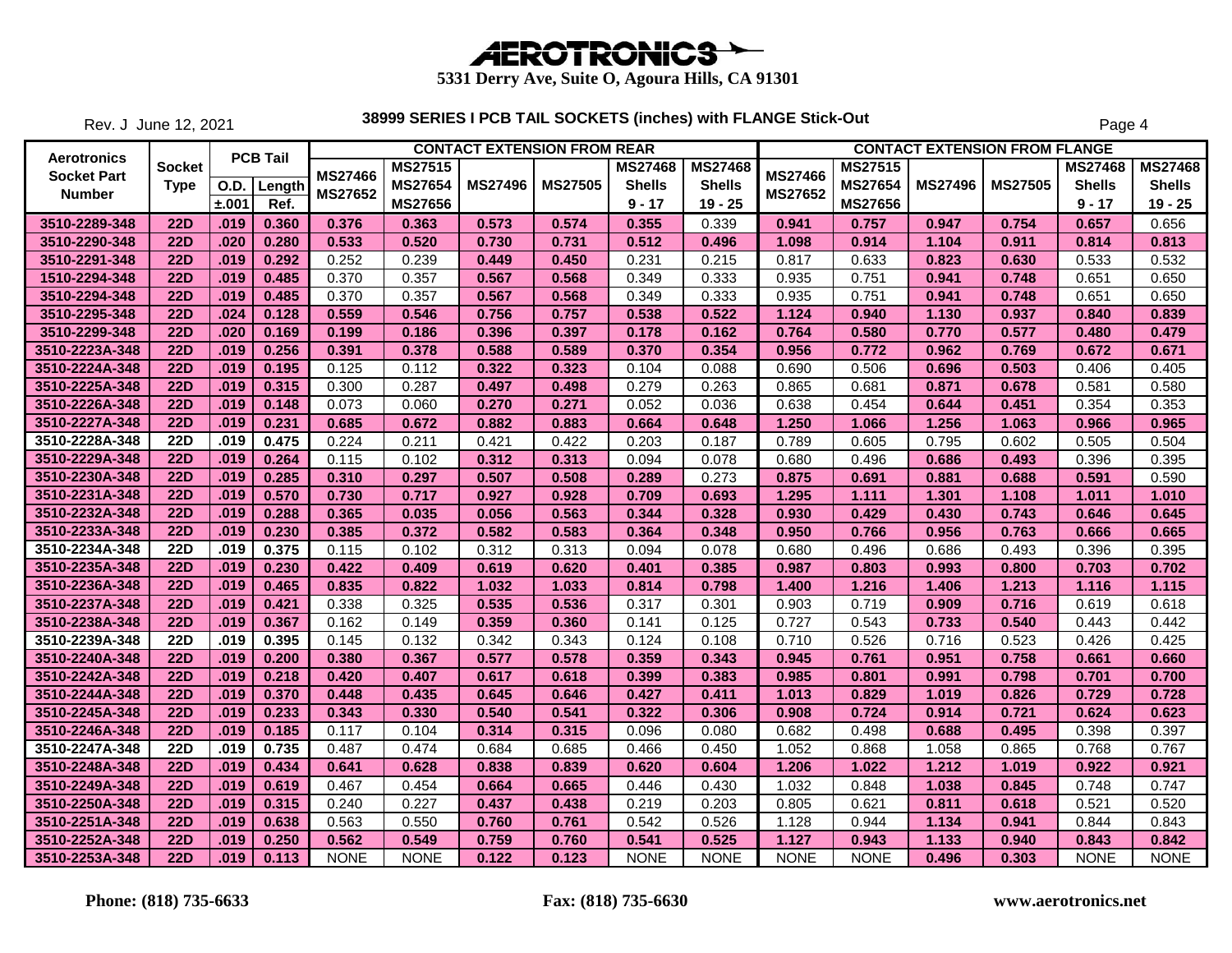

Rev. J June 12, 2021

|                    |               |             |                 |                |                |                | <b>CONTACT EXTENSION FROM REAR</b> |                |                |                |                |                | <b>CONTACT EXTENSION FROM FLANGE</b> |                |                |
|--------------------|---------------|-------------|-----------------|----------------|----------------|----------------|------------------------------------|----------------|----------------|----------------|----------------|----------------|--------------------------------------|----------------|----------------|
| Aerotronics        | <b>Socket</b> |             | <b>PCB Tail</b> |                | <b>MS27515</b> |                |                                    | <b>MS27468</b> | <b>MS27468</b> |                | <b>MS27515</b> |                |                                      | <b>MS27468</b> | <b>MS27468</b> |
| <b>Socket Part</b> | <b>Type</b>   | <b>O.D.</b> | Length          | MS27466        | <b>MS27654</b> | <b>MS27496</b> | <b>MS27505</b>                     | <b>Shells</b>  | <b>Shells</b>  | <b>MS27466</b> | <b>MS27654</b> | <b>MS27496</b> | <b>MS27505</b>                       | <b>Shells</b>  | <b>Shells</b>  |
| <b>Number</b>      |               | ±.001       | Ref.            | <b>MS27652</b> | <b>MS27656</b> |                |                                    | $9 - 17$       | $19 - 25$      | MS27652        | <b>MS27656</b> |                |                                      | $9 - 17$       | $19 - 25$      |
| 3510-2254A-348     | <b>22D</b>    | .019        | 2.187           | 1.864          | 1.851          | 2.061          | 2.062                              | 1.843          | 1.827          | 2.429          | 2.245          | 2.435          | 2.242                                | 2.145          | 2.144          |
| 3510-2255A-348     | <b>22D</b>    | .019        | 0.312           | 0.057          | 0.044          | 0.254          | 0.255                              | 0.036          | <b>NONE</b>    | 0.622          | 0.438          | 0.628          | 0.435                                | 0.338          | <b>NONE</b>    |
| 3510-2256A-348     | <b>22D</b>    | .019        | 0.151           | <b>NONE</b>    | <b>NONE</b>    | 0.123          | 0.124                              | <b>NONE</b>    | <b>NONE</b>    | <b>NONE</b>    | <b>NONE</b>    | 0.497          | 0.304                                | <b>NONE</b>    | <b>NONE</b>    |
| 3510-2257A-348     | <b>22D</b>    | .019        | 0.202           | <b>NONE</b>    | <b>NONE</b>    | 0.146          | 0.147                              | <b>NONE</b>    | <b>NONE</b>    | <b>NONE</b>    | <b>NONE</b>    | 0.520          | 0.327                                | <b>NONE</b>    | <b>NONE</b>    |
| 3510-2258A-348     | <b>22D</b>    | .019        | 0.151           | 0.062          | 0.049          | 0.259          | 0.260                              | 0.041          | <b>NONE</b>    | 0.627          | 0.443          | 0.633          | 0.440                                | 0.343          | <b>NONE</b>    |
| 3510-2259A-348     | <b>22D</b>    | .019        | 0.254           | 0.211          | 0.198          | 0.408          | 0.409                              | 0.190          | 0.174          | 0.776          | 0.592          | 0.782          | 0.589                                | 0.492          | 0.491          |
| 3510-2260A-348     | <b>22D</b>    | .019        | 0.375           | 0.262          | 0.249          | 0.459          | 0.460                              | 0.241          | 0.225          | 0.827          | 0.643          | 0.833          | 0.640                                | 0.543          | 0.542          |
| 3510-2261A-348     | <b>22D</b>    | .019        | 0.224           | 0.425          | 0.412          | 0.622          | 0.623                              | 0.404          | 0.388          | 0.990          | 0.806          | 0.996          | 0.803                                | 0.706          | 0.705          |
| 3510-2262A-348     | <b>22D</b>    | .019        | 0.569           | 0.520          | 0.507          | 0.717          | 0.718                              | 0.499          | 0.483          | 1.085          | 0.901          | 1.091          | 0.898                                | 0.801          | 0.800          |
| 3510-2263A-348     | <b>22D</b>    | .019        | 0.584           | 0.574          | 0.561          | 0.771          | 0.772                              | 0.553          | 0.537          | 1.139          | 0.955          | 1.145          | 0.952                                | 0.855          | 0.854          |
| 3510-2264A-348     | <b>22D</b>    | .019        | 0.180           | 0.273          | 0.260          | 0.470          | 0.471                              | 0.252          | 0.236          | 0.838          | 0.654          | 0.844          | 0.651                                | 0.554          | 0.553          |
| 3510-2265A-348     | <b>22D</b>    | .019        | 0.197           | 0.545          | 0.532          | 0.742          | 0.743                              | 0.524          | 0.508          | 1.110          | 0.926          | 1.116          | 0.923                                | 0.826          | 0.825          |
| 3510-2266A-348     | <b>22D</b>    | .019        | 0.100           | 0.162          | 0.149          | 0.359          | 0.360                              | 0.141          | 0.125          | 0.727          | 0.543          | 0.733          | 0.540                                | 0.443          | 0.442          |
| 3510-2267A-348     | <b>22D</b>    | .019        | 0.330           | 0.255          | 0.242          | 0.452          | 0.453                              | 0.234          | 0.218          | 0.820          | 0.636          | 0.826          | 0.633                                | 0.536          | 0.535          |
| 3510-2268A-348     | <b>22D</b>    | .019        | 0.325           | 0.601          | 0.588          | 0.798          | 0.799                              | 0.580          | 0.564          | 1.166          | 0.982          | 1.172          | 0.979                                | 0.882          | 0.881          |
| 3510-2269A-348     | <b>22D</b>    | .019        | 0.743           | 0.675          | 0.662          | 0.872          | 0.873                              | 0.654          | 0.638          | 1.240          | 1.056          | 1.246          | 1.053                                | 0.956          | 0.955          |
| 3510-2270A-348     | <b>22D</b>    | .019        | 0.430           | 0.352          | 0.339          | 0.549          | 0.550                              | 0.331          | 0.315          | 0.917          | 0.733          | 0.923          | 0.730                                | 0.633          | 0.632          |
| 3510-2271A-348     | <b>22D</b>    | .019        | 0.227           | 0.219          | 0.206          | 0.416          | 0.417                              | 0.198          | 0.182          | 0.784          | 0.600          | 0.790          | 0.597                                | 0.500          | 0.499          |
| 3510-2272A-348     | <b>22D</b>    | .019        | 0.100           | 0.302          | 0.289          | 0.499          | 0.500                              | 0.281          | 0.265          | 0.867          | 0.683          | 0.873          | 0.680                                | 0.583          | 0.582          |
| 3510-2273A-348     | <b>22D</b>    | .019        | 0.564           | 0.489          | 0.476          | 0.686          | 0.687                              | 0.468          | 0.452          | 1.054          | 0.870          | 1.060          | 0.867                                | 0.770          | 0.769          |
| 3510-2274A-348     | <b>22D</b>    | .019        | 0.110           | 1.159          | 1.146          | 1.356          | 1.357                              | 1.138          | 1.122          | 1.724          | 1.540          | 1.730          | 1.537                                | 1.440          | 1.439          |
| 3510-2275A-348     | <b>22D</b>    | .019        | 0.509           | 0.254          | 0.241          | 0.451          | 0.452                              | 0.233          | 0.217          | 0.819          | 0.635          | 0.825          | 0.632                                | 0.535          | 0.534          |
| 3510-2276A-348     | <b>22D</b>    | .019        | 0.141           | 0.202          | 0.189          | 0.399          | 0.400                              | 0.181          | 0.165          | 0.767          | 0.583          | 0.773          | 0.580                                | 0.483          | 0.482          |
| 3510-2277A-348     | <b>22D</b>    | .019        | 0.125           | 0.220          | 0.207          | 0.417          | 0.418                              | 0.199          | 0.183          | 0.785          | 0.601          | 0.791          | 0.598                                | 0.501          | 0.500          |
| 3510-2278A-348     | <b>22D</b>    | .019        | 0.120           | <b>NONE</b>    | <b>NONE</b>    | 0.129          | 0.130                              | <b>NONE</b>    | <b>NONE</b>    | <b>NONE</b>    | <b>NONE</b>    | 0.503          | 0.310                                | <b>NONE</b>    | <b>NONE</b>    |
| 3510-2279A-349     | <b>22D</b>    | .019        | 0.509           | 0.254          | 0.241          | 0.451          | 0.452                              | 0.233          | 0.217          | 0.819          | 0.635          | 0.825          | 0.632                                | 0.535          | 0.534          |
| 3510-2280A-348     | <b>22D</b>    | .019        | 0.313           | 0.305          | 0.292          | 0.502          | 0.503                              | 0.284          | 0.268          | 0.870          | 0.686          | 0.876          | 0.683                                | 0.586          | 0.585          |
| 3510-2281A-348     | <b>22D</b>    | .019        | 0.100           | 0.172          | 0.159          | 0.369          | 0.370                              | 0.151          | 0.135          | 0.737          | 0.553          | 0.743          | 0.550                                | 0.453          | 0.452          |
| 3510-2282A-348     | 22D           | .019        | 0.277           | <b>NONE</b>    | <b>NONE</b>    | 0.219          | 0.220                              | <b>NONE</b>    | <b>NONE</b>    | <b>NONE</b>    | <b>NONE</b>    | 0.593          | 0.400                                | <b>NONE</b>    | <b>NONE</b>    |
| 3510-2283A-348     | <b>22D</b>    | .019        | 0.525           | 0.277          | 0.264          | 0.474          | 0.475                              | 0.256          | 0.240          | 0.842          | 0.658          | 0.848          | 0.655                                | 0.558          | 0.557          |
| 3510-2284A-348     | <b>22D</b>    | .019        | 0.246           | <b>NONE</b>    | <b>NONE</b>    | 0.172          | 0.173                              | <b>NONE</b>    | <b>NONE</b>    | <b>NONE</b>    | <b>NONE</b>    | 0.546          | 0.353                                | <b>NONE</b>    | <b>NONE</b>    |
| 3510-2285A-348     | <b>22D</b>    | .019        | 0.442           | 0.187          | 0.174          | 0.384          | 0.385                              | 0.166          | 0.150          | 0.752          | 0.568          | 0.758          | 0.565                                | 0.468          | 0.467          |
| 3510-2286A-348     | <b>22D</b>    | .019        | 0.250           | 0.302          | 0.289          | 0.499          | 0.500                              | 0.281          | 0.265          | 0.867          | 0.683          | 0.873          | 0.680                                | 0.583          | 0.582          |
| 3510-2287A-348     | <b>22D</b>    | .019        | 0.512           | 0.437          | 0.424          | 0.634          | 0.635                              | 0.416          | 0.400          | 1.002          | 0.818          | 1.008          | 0.815                                | 0.718          | 0.717          |
| 3510-2288A-348     | <b>22D</b>    | .019        | 0.575           | 0.526          | 0.513          | 0.723          | 0.724                              | 0.505          | 0.489          | 1.091          | 0.907          | 1.097          | 0.904                                | 0.807          | 0.806          |
| 3510-2289A-349     | <b>22D</b>    | .019        | 0.310           | 0.532          | 0.519          | 0.729          | 0.730                              | 0.511          | 0.495          | 1.097          | 0.913          | 1.103          | 0.910                                | 0.813          | 0.812          |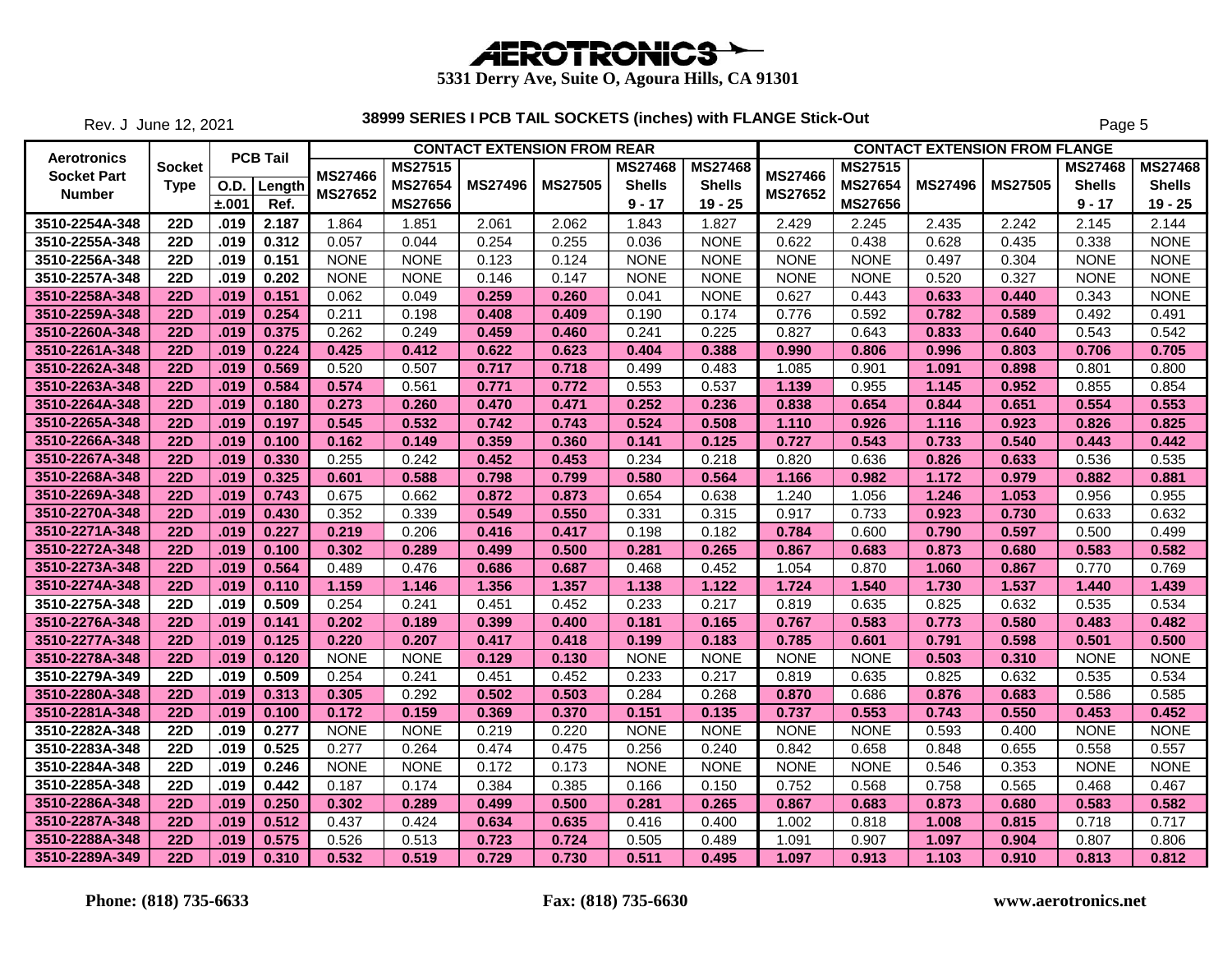

Rev. J June 12, 2021

|                    |               |             |                 |             |                |                | <b>CONTACT EXTENSION FROM REAR</b> |                |                |                |                |                | <b>CONTACT EXTENSION FROM FLANGE</b> |                |                |
|--------------------|---------------|-------------|-----------------|-------------|----------------|----------------|------------------------------------|----------------|----------------|----------------|----------------|----------------|--------------------------------------|----------------|----------------|
| Aerotronics        | <b>Socket</b> |             | <b>PCB Tail</b> |             | <b>MS27515</b> |                |                                    | <b>MS27468</b> | <b>MS27468</b> |                | <b>MS27515</b> |                |                                      | <b>MS27468</b> | <b>MS27468</b> |
| <b>Socket Part</b> | <b>Type</b>   | <b>O.D.</b> | Length          | MS27466     | <b>MS27654</b> | <b>MS27496</b> | <b>MS27505</b>                     | <b>Shells</b>  | <b>Shells</b>  | <b>MS27466</b> | <b>MS27654</b> | <b>MS27496</b> | <b>MS27505</b>                       | <b>Shells</b>  | <b>Shells</b>  |
| <b>Number</b>      |               | ±.001       | Ref.            | MS27652     | <b>MS27656</b> |                |                                    | $9 - 17$       | $19 - 25$      | MS27652        | <b>MS27656</b> |                |                                      | $9 - 17$       | $19 - 25$      |
| 3510-2290A-348     | <b>22D</b>    | .019        | 0.186           | 0.458       | 0.445          | 0.655          | 0.656                              | 0.437          | 0.421          | 1.023          | 0.839          | 1.029          | 0.836                                | 0.739          | 0.738          |
| 3510-2291A-348     | <b>22D</b>    | .019        | 0.147           | <b>NONE</b> | <b>NONE</b>    | 0.089          | 0.090                              | <b>NONE</b>    | <b>NONE</b>    | <b>NONE</b>    | <b>NONE</b>    | 0.463          | 0.270                                | <b>NONE</b>    | <b>NONE</b>    |
| 3510-2292A-348     | <b>22D</b>    | .019        | 0.438           | 0.547       | 0.534          | 0.744          | 0.745                              | 0.526          | 0.510          | 1.112          | 0.928          | 1.118          | 0.925                                | 0.828          | 0.827          |
| 3510-2293A-348     | <b>22D</b>    | .019        | 0.397           | 0.322       | 0.309          | 0.519          | 0.520                              | 0.301          | 0.285          | 0.887          | 0.703          | 0.893          | 0.700                                | 0.603          | 0.602          |
| 3510-2294A-348     | <b>22D</b>    | .019        | 0.338           | 0.410       | 0.397          | 0.607          | 0.608                              | 0.389          | 0.373          | 0.975          | 0.791          | 0.981          | 0.788                                | 0.691          | 0.690          |
| 3510-2295A-348     | <b>22D</b>    | .019        | 0.280           | 0.162       | 0.149          | 0.359          | 0.360                              | 0.141          | 0.125          | 0.727          | 0.543          | 0.733          | 0.540                                | 0.443          | 0.442          |
| 3510-2296A-348     | <b>22D</b>    | .019        | 0.316           | 0.226       | 0.213          | 0.423          | 0.424                              | 0.205          | 0.189          | 0.791          | 0.607          | 0.797          | 0.604                                | 0.507          | 0.506          |
| 3510-2297A-348     | <b>22D</b>    | .019        | 0.552           | 0.297       | 0.284          | 0.494          | 0.495                              | 0.276          | 0.260          | 0.862          | 0.678          | 0.868          | 0.675                                | 0.578          | 0.577          |
| 3510-2298A-348     | <b>22D</b>    | .019        | 0.311           | 0.373       | 0.360          | 0.570          | 0.571                              | 0.352          | 0.336          | 0.938          | 0.754          | 0.944          | 0.751                                | 0.654          | 0.653          |
| 3510-2299A-348     | <b>22D</b>    | .019        | 0.455           | 0.387       | 0.374          | 0.584          | 0.585                              | 0.366          | 0.350          | 0.952          | 0.768          | 0.958          | 0.765                                | 0.668          | 0.667          |
| 3510-2200-349      | <b>22M</b>    | .019        | 0.118           | 0.230       | 0.217          | 0.427          | 0.428                              | 0.209          | 0.193          | 0.795          | 0.611          | 0.801          | 0.608                                | 0.511          | 0.510          |
| 3510-2201-349      | <b>22M</b>    | .019        | 0.138           | 0.250       | 0.237          | 0.447          | 0.448                              | 0.229          | 0.213          | 0.815          | 0.631          | 0.821          | 0.628                                | 0.531          | 0.530          |
| 3510-2202-349      | <b>22M</b>    | .019        | 0.157           | 0.269       | 0.256          | 0.466          | 0.467                              | 0.248          | 0.232          | 0.834          | 0.650          | 0.840          | 0.647                                | 0.550          | 0.549          |
| 3510-2203-349      | <b>22M</b>    | .019        | 0.177           | 0.289       | 0.276          | 0.486          | 0.487                              | 0.268          | 0.252          | 0.854          | 0.670          | 0.860          | 0.667                                | 0.570          | 0.569          |
| 3510-2204-349      | <b>22M</b>    | .019        | 0.197           | 0.309       | 0.296          | 0.506          | 0.507                              | 0.288          | 0.272          | 0.874          | 0.690          | 0.880          | 0.687                                | 0.590          | 0.589          |
| 3510-2205-349      | <b>22M</b>    | .019        | 0.217           | 0.329       | 0.316          | 0.526          | 0.527                              | 0.308          | 0.292          | 0.894          | 0.710          | 0.900          | 0.707                                | 0.610          | 0.609          |
| 3510-2206-349      | <b>22M</b>    | .019        | 0.236           | 0.348       | 0.335          | 0.545          | 0.546                              | 0.327          | 0.311          | 0.913          | 0.729          | 0.919          | 0.726                                | 0.629          | 0.628          |
| 3510-2207-349      | <b>22M</b>    | .019        | 0.118           | 0.184       | 0.171          | 0.381          | 0.382                              | 0.163          | 0.147          | 0.749          | 0.565          | 0.755          | 0.562                                | 0.465          | 0.464          |
| 3510-2208-349      | <b>22M</b>    | .019        | 0.138           | 0.204       | 0.191          | 0.401          | 0.402                              | 0.183          | 0.167          | 0.769          | 0.585          | 0.775          | 0.582                                | 0.485          | 0.484          |
| 3510-2209-349      | <b>22M</b>    | .019        | 0.157           | 0.223       | 0.210          | 0.420          | 0.421                              | 0.202          | 0.186          | 0.788          | 0.604          | 0.794          | 0.601                                | 0.504          | 0.503          |
| 3510-2210-349      | <b>22M</b>    | .019        | 0.177           | 0.243       | 0.230          | 0.440          | 0.441                              | 0.222          | 0.206          | 0.808          | 0.624          | 0.814          | 0.621                                | 0.524          | 0.523          |
| 3510-2211-349      | <b>22M</b>    | .019        | 0.197           | 0.263       | 0.250          | 0.460          | 0.461                              | 0.242          | 0.226          | 0.828          | 0.644          | 0.834          | 0.641                                | 0.544          | 0.543          |
| 3510-2212-349      | <b>22M</b>    | .019        | 0.217           | 0.283       | 0.270          | 0.480          | 0.481                              | 0.262          | 0.246          | 0.848          | 0.664          | 0.854          | 0.661                                | 0.564          | 0.563          |
| 3510-2213-349      | <b>22M</b>    | .019        | 0.236           | 0.302       | 0.289          | 0.499          | 0.500                              | 0.281          | 0.265          | 0.867          | 0.683          | 0.873          | 0.680                                | 0.583          | 0.582          |
| 3510-2214-349      | <b>22M</b>    | .019        | 0.452           | 0.417       | 0.404          | 0.614          | 0.615                              | 0.396          | 0.380          | 0.982          | 0.798          | 0.988          | 0.795                                | 0.698          | 0.697          |
| 3510-2215-349      | <b>22M</b>    | .019        | 0.397           | 0.219       | 0.206          | 0.416          | 0.417                              | 0.198          | 0.182          | 0.784          | 0.600          | 0.790          | 0.597                                | 0.500          | 0.499          |
| 3510-2249-349      | <b>22M</b>    | .026        | 0.200           | 0.174       | 0.161          | 0.371          | 0.372                              | 0.153          | 0.137          | 0.739          | 0.555          | 0.745          | 0.552                                | 0.455          | 0.454          |
| 1510-2251-349      | <b>22M</b>    | .030        | 0.329           | 0.400       | 0.387          | 0.597          | 0.598                              | 0.379          | 0.363          | 0.965          | 0.781          | 0.971          | 0.778                                | 0.681          | 0.680          |
| 3510-2251-349      | <b>22M</b>    | .030        | 0.329           | 0.400       | 0.387          | 0.597          | 0.598                              | 0.379          | 0.363          | 0.965          | 0.781          | 0.971          | 0.778                                | 0.681          | 0.680          |
| 1510-22LFO-349     | <b>22M</b>    | .019        | 0.197           | 0.267       | 0.254          | 0.464          | 0.465                              | 0.246          | 0.230          | 0.832          | 0.648          | 0.838          | 0.645                                | 0.548          | 0.547          |
| 1510-22LF1-349     | <b>22M</b>    | .019        | 0.157           | 0.227       | 0.214          | 0.424          | 0.425                              | 0.206          | 0.190          | 0.792          | 0.608          | 0.798          | 0.605                                | 0.508          | 0.507          |
| 1510-22LF2-349     | <b>22M</b>    | .019        | 0.118           | 0.188       | 0.175          | 0.385          | 0.386                              | 0.167          | 0.151          | 0.753          | 0.569          | 0.759          | 0.566                                | 0.469          | 0.468          |
| 1510-2000-351      | 20            | 026         | 0.400           | 0.145       | 0.132          | 0.342          | 0.343                              | 0.124          | 0.108          | 0.710          | 0.526          | 0.716          | 0.523                                | 0.426          | 0.425          |
| 1510-2001-351      | 20            | .026        | 0.200           | 0.310       | 0.297          | 0.507          | 0.508                              | 0.289          | 0.273          | 0.875          | 0.691          | 0.881          | 0.688                                | 0.591          | 0.590          |
| 1510-2002-351      | 20            | .019        | 0.435           | 0.343       | 0.330          | 0.540          | 0.541                              | 0.322          | 0.306          | 0.908          | 0.724          | 0.914          | 0.721                                | 0.624          | 0.623          |
| 1510-2003-351      | 20            | .019        | 0.136           | 0.174       | 0.161          | 0.371          | 0.372                              | 0.153          | 0.137          | 0.739          | 0.555          | 0.745          | 0.552                                | 0.455          | 0.454          |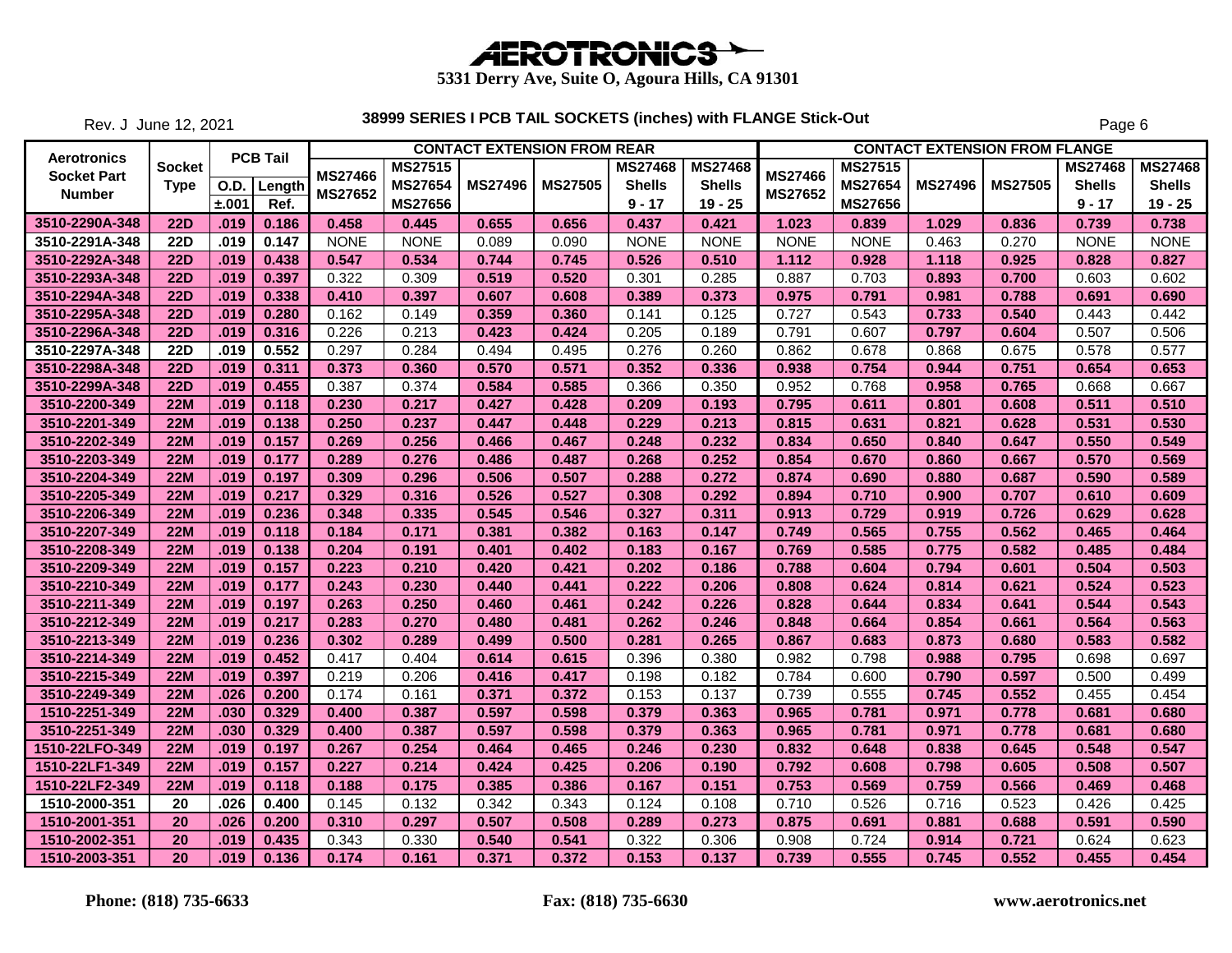

Rev. J June 12, 2021

|                    |                 |       |                             |                |                | <b>CONTACT EXTENSION FROM REAR</b> |                |                |                |                |                |                | <b>CONTACT EXTENSION FROM FLANGE</b> |                |                |
|--------------------|-----------------|-------|-----------------------------|----------------|----------------|------------------------------------|----------------|----------------|----------------|----------------|----------------|----------------|--------------------------------------|----------------|----------------|
| <b>Aerotronics</b> | Socket          |       | <b>PCB Tail</b>             |                | <b>MS27515</b> |                                    |                | <b>MS27468</b> | <b>MS27468</b> |                | <b>MS27515</b> |                |                                      | <b>MS27468</b> | <b>MS27468</b> |
| <b>Socket Part</b> | <b>Type</b>     |       | $\overline{O}$ .D.   Length | MS27466        | <b>MS27654</b> | <b>MS27496</b>                     | <b>MS27505</b> | <b>Shells</b>  | <b>Shells</b>  | <b>MS27466</b> | MS27654        | <b>MS27496</b> | <b>MS27505</b>                       | <b>Shells</b>  | <b>Shells</b>  |
| <b>Number</b>      |                 | ±.001 | Ref.                        | <b>MS27652</b> | <b>MS27656</b> |                                    |                | $9 - 17$       | $19 - 25$      | <b>MS27652</b> | <b>MS27656</b> |                |                                      | $9 - 17$       | $19 - 25$      |
| 1510-2004-351      | 20              | .023  | 0.276                       | 0.403          | 0.390          | 0.600                              | 0.601          | 0.382          | 0.366          | 0.968          | 0.784          | 0.974          | 0.781                                | 0.684          | 0.683          |
| 3510-2004-351      | 20              | .023  | 0.276                       | 0.403          | 0.390          | 0.600                              | 0.601          | 0.382          | 0.366          | 0.968          | 0.784          | 0.974          | 0.781                                | 0.684          | 0.683          |
| 1510-2005-351      | 20              | .019  | 0.301                       | 0.208          | 0.195          | 0.405                              | 0.406          | 0.187          | 0.171          | 0.773          | 0.589          | 0.779          | 0.586                                | 0.489          | 0.488          |
| 1510-2006-351      | 20              | .019  | 0.145                       | 0.135          | 0.122          | 0.332                              | 0.333          | 0.114          | 0.098          | 0.700          | 0.516          | 0.706          | 0.513                                | 0.416          | 0.415          |
| 1510-2007-351      | 20              | .019  | 0.180                       | 0.170          | 0.157          | 0.367                              | 0.368          | 0.149          | 0.133          | 0.735          | 0.551          | 0.741          | 0.548                                | 0.451          | 0.450          |
| 1510-2008-351      | 20              | .019  | 0.218                       | 0.208          | 0.195          | 0.405                              | 0.406          | 0.187          | 0.171          | 0.773          | 0.589          | 0.779          | 0.586                                | 0.489          | 0.488          |
| 1510-2009-351      | 20              | .019  | 0.409                       | 0.133          | 0.120          | 0.330                              | 0.331          | 0.112          | 0.096          | 0.698          | 0.514          | 0.704          | 0.511                                | 0.414          | 0.413          |
| 1510-2010-351      | 20              | .019  | 0.639                       | 0.550          | 0.537          | 0.747                              | 0.748          | 0.529          | 0.513          | 1.115          | 0.931          | 1.121          | 0.928                                | 0.831          | 0.830          |
| 1510-2011-351      | 20              | .019  | 0.175                       | 0.299          | 0.286          | 0.496                              | 0.497          | 0.278          | 0.262          | 0.864          | 0.680          | 0.870          | 0.677                                | 0.580          | 0.579          |
| 1510-2012-351      | 20              | .029  | 0.329                       | 0.400          | 0.387          | 0.597                              | 0.598          | 0.379          | 0.363          | 0.965          | 0.781          | 0.971          | 0.778                                | 0.681          | 0.680          |
| 1510-2013-351      | 20              | .019  | 0.159                       | 0.217          | 0.204          | 0.414                              | 0.415          | 0.196          | 0.180          | 0.782          | 0.598          | 0.788          | 0.595                                | 0.498          | 0.497          |
| 1510-2014-351      | 20              | .039  | 0.325                       | 0.704          | 0.691          | 0.901                              | 0.902          | 0.683          | 0.667          | 1.269          | 1.085          | 1.275          | 1.082                                | 0.985          | 0.984          |
| 1510-2015-351      | 20              | .019  | 0.213                       | 0.341          | 0.328          | 0.538                              | 0.539          | 0.320          | 0.304          | 0.906          | 0.722          | 0.912          | 0.719                                | 0.622          | 0.621          |
| 1510-2016-351      | 20              | .019  | 0.244                       | 0.302          | 0.289          | 0.499                              | 0.500          | 0.281          | 0.265          | 0.867          | 0.683          | 0.873          | 0.680                                | 0.583          | 0.582          |
| 1510-2017-351      | 20              | .019  | 0.916                       | 0.711          | 0.698          | 0.908                              | 0.909          | 0.690          | 0.674          | 1.276          | 1.092          | 1.282          | 1.089                                | 0.992          | 0.991          |
| 3510-2018-351      | 20              | .032  | 0.916                       | 0.711          | 0.698          | 0.908                              | 0.909          | 0.690          | 0.674          | 1.276          | 1.092          | 1.282          | 1.089                                | 0.992          | 0.991          |
| 1510-2019-351      | 20              | .019  | 0.177                       | 0.444          | 0.431          | 0.641                              | 0.642          | 0.423          | 0.407          | 1.009          | 0.825          | 1.015          | 0.822                                | 0.725          | 0.724          |
| 3510-2021-351      | 20              | .020  | 0.310                       | 0.355          | 0.342          | 0.552                              | 0.553          | 0.334          | 0.318          | 0.920          | 0.736          | 0.926          | 0.733                                | 0.636          | 0.635          |
| 3510-2023-351      | 20              | .024  | 0.220                       | 0.400          | 0.387          | 0.597                              | 0.598          | 0.379          | 0.363          | 0.965          | 0.781          | 0.971          | 0.778                                | 0.681          | 0.680          |
| 3510-2025-351      | 20              | .030  | 0.349                       | 0.095          | 0.082          | 0.292                              | 0.293          | 0.074          | 0.058          | 0.660          | 0.476          | 0.666          | 0.473                                | 0.376          | 0.375          |
| 3510-2026-351      | 20              | .030  | 0.773                       | 0.519          | 0.506          | 0.716                              | 0.717          | 0.498          | 0.482          | 1.084          | 0.900          | 1.090          | 0.897                                | 0.800          | 0.799          |
| 3510-2027-351      | $\overline{20}$ | .030  | 0.262                       | <b>NONE</b>    | <b>NONE</b>    | 0.205                              | 0.206          | <b>NONE</b>    | <b>NONE</b>    | <b>NONE</b>    | <b>NONE</b>    | 0.579          | 0.386                                | <b>NONE</b>    | <b>NONE</b>    |
| 1510-2029-351      | 20              | .030  | 0.395                       | 0.675          | 0.662          | 0.872                              | 0.873          | 0.654          | 0.638          | 1.240          | 1.056          | 1.246          | 1.053                                | 0.956          | 0.955          |
| 1510-2031-351      | 20              | .030  | 0.300                       | 0.675          | 0.662          | 0.872                              | 0.873          | 0.654          | 0.638          | 1.240          | 1.056          | 1.246          | 1.053                                | 0.956          | 0.955          |
| 3510-2032-351      | 20              | .019  | 0.200                       | 0.626          | 0.613          | 0.823                              | 0.824          | 0.605          | 0.589          | 1.191          | 1.007          | 1.197          | 1.004                                | 0.907          | 0.906          |
| 3510-2033-351      | 20              | .020  | 0.090                       | 0.103          | 0.090          | 0.300                              | 0.301          | 0.082          | 0.066          | 0.668          | 0.484          | 0.674          | 0.481                                | 0.384          | 0.383          |
| 3510-2034-351      | 20              | .019  | 0.253                       | <b>NONE</b>    | <b>NONE</b>    | 0.171                              | 0.172          | <b>NONE</b>    | <b>NONE</b>    | <b>NONE</b>    | <b>NONE</b>    | 0.545          | 0.352                                | <b>NONE</b>    | <b>NONE</b>    |
| 3510-2036-351      | 20              | .019  | 0.230                       | 0.220          | 0.207          | 0.417                              | 0.418          | 0.199          | 0.183          | 0.785          | 0.601          | 0.791          | 0.598                                | 0.501          | 0.500          |
| 3510-2037-351      | 20              | .019  | 0.453                       | 0.343          | 0.330          | 0.540                              | 0.541          | 0.322          | 0.306          | 0.908          | 0.724          | 0.914          | 0.721                                | 0.624          | 0.623          |
| 3510-2038-351      | 20              | .030  | 0.244                       | 0.391          | 0.378          | 0.588                              | 0.589          | 0.370          | 0.354          | 0.956          | 0.772          | 0.962          | 0.769                                | 0.672          | 0.671          |
| 3510-2039-351      | 20              | .030  | 0.380                       | 0.420          | 0.407          | 0.617                              | 0.618          | 0.399          | 0.383          | 0.985          | 0.801          | 0.991          | 0.798                                | 0.701          | 0.700          |
| 3510-2040-351      | 20              | .048  | 0.192                       | 0.487          | 0.474          | 0.684                              | 0.685          | 0.466          | 0.450          | 1.052          | 0.868          | 1.058          | 0.865                                | 0.768          | 0.767          |
| 1510-2041-351      | 20              | .019  | 0.235                       | 0.195          | 0.182          | 0.392                              | 0.393          | 0.174          | 0.158          | 0.760          | 0.576          | 0.766          | 0.573                                | 0.476          | 0.475          |
| 1510-2042-351      | 20              | .019  | 0.474                       | 0.320          | 0.307          | 0.517                              | 0.518          | 0.299          | 0.283          | 0.885          | 0.701          | 0.891          | 0.698                                | 0.601          | 0.600          |
| 1510-2043-351      | 20              | .019  | 0.927                       | 0.654          | 0.641          | 0.851                              | 0.852          | 0.633          | 0.617          | 1.219          | 1.035          | 1.225          | 1.032                                | 0.935          | 0.934          |
| 1510-2044-351      | 20              | .019  | 0.538                       | 0.453          | 0.440          | 0.650                              | 0.651          | 0.432          | 0.416          | 1.018          | 0.834          | 1.024          | 0.831                                | 0.734          | 0.733          |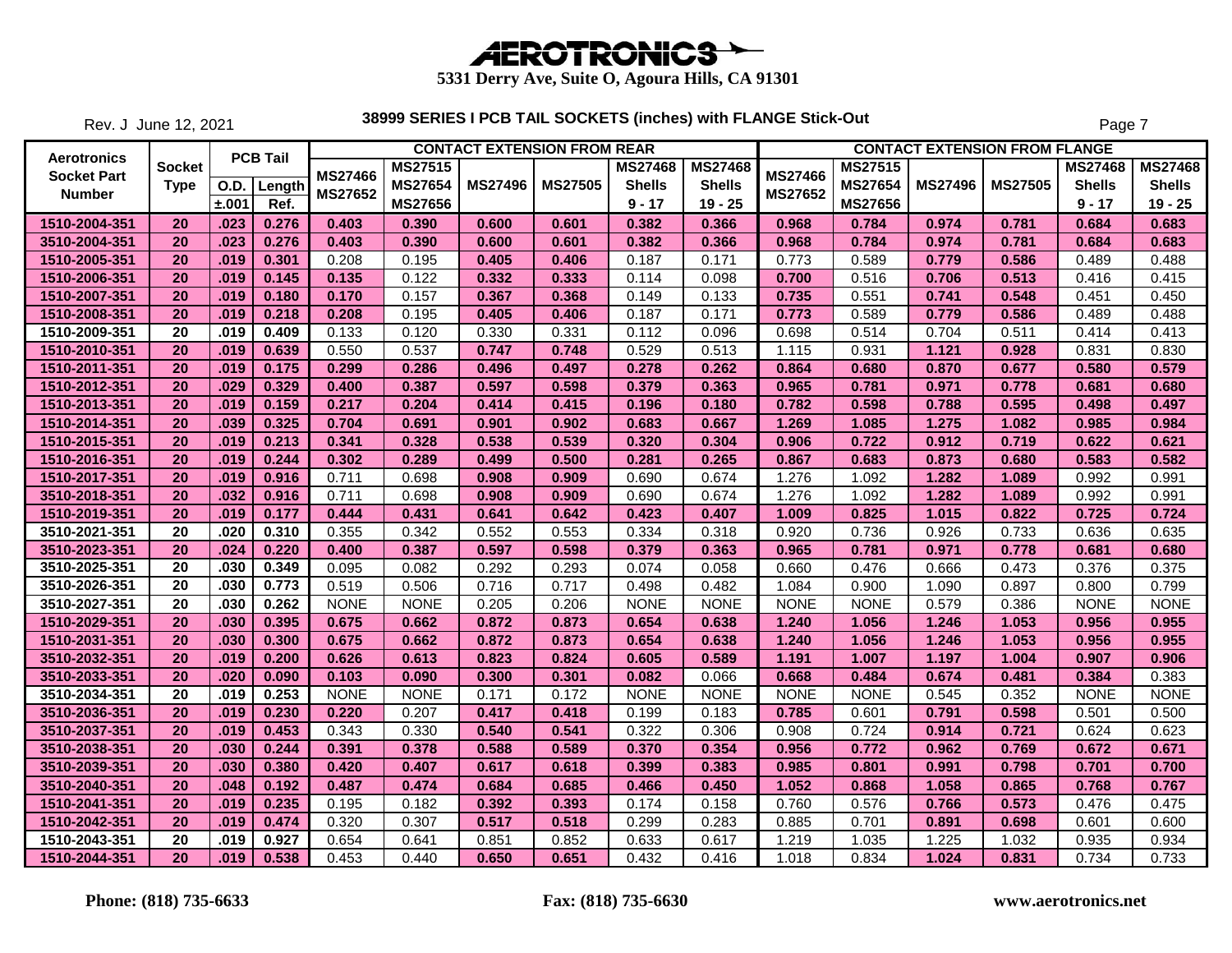

Rev. J June 12, 2021

|                    |                 |       |                 |                |                | <b>CONTACT EXTENSION FROM REAR</b> |                |                |                |                |                |                | <b>CONTACT EXTENSION FROM FLANGE</b> |                |                |
|--------------------|-----------------|-------|-----------------|----------------|----------------|------------------------------------|----------------|----------------|----------------|----------------|----------------|----------------|--------------------------------------|----------------|----------------|
| <b>Aerotronics</b> | Socket          |       | <b>PCB Tail</b> |                | <b>MS27515</b> |                                    |                | <b>MS27468</b> | <b>MS27468</b> |                | <b>MS27515</b> |                |                                      | <b>MS27468</b> | <b>MS27468</b> |
| <b>Socket Part</b> | <b>Type</b>     |       | O.D. Length     | <b>MS27466</b> | MS27654        | <b>MS27496</b>                     | <b>MS27505</b> | <b>Shells</b>  | <b>Shells</b>  | <b>MS27466</b> | <b>MS27654</b> | <b>MS27496</b> | <b>MS27505</b>                       | <b>Shells</b>  | <b>Shells</b>  |
| <b>Number</b>      |                 | ±.001 | Ref.            | MS27652        | <b>MS27656</b> |                                    |                | $9 - 17$       | $19 - 25$      | <b>MS27652</b> | <b>MS27656</b> |                |                                      | $9 - 17$       | $19 - 25$      |
| 1510-2045-351      | 20              | .019  | 0.481           | 0.208          | 0.195          | 0.405                              | 0.406          | 0.187          | 0.171          | 0.773          | 0.589          | 0.779          | 0.586                                | 0.489          | 0.488          |
| 3510-2046-351      | $\overline{20}$ | .025  | 0.244           | <b>NONE</b>    | <b>NONE</b>    | 0.180                              | 0.181          | <b>NONE</b>    | <b>NONE</b>    | <b>NONE</b>    | <b>NONE</b>    | 0.554          | 0.361                                | <b>NONE</b>    | <b>NONE</b>    |
| 3510-2047-351      | $\overline{20}$ | .025  | 0.552           | 0.343          | 0.330          | 0.540                              | 0.541          | 0.322          | 0.306          | 0.908          | 0.724          | 0.914          | 0.721                                | 0.624          | 0.623          |
| 3510-2048-351      | 20              | .025  | 0.249           | 0.173          | 0.160          | 0.370                              | 0.371          | 0.152          | 0.136          | 0.738          | 0.554          | 0.744          | 0.551                                | 0.454          | 0.453          |
| 3510-2049-351      | 20              | .025  | 0.375           | 0.465          | 0.452          | 0.662                              | 0.663          | 0.444          | 0.428          | 1.030          | 0.846          | 1.036          | 0.843                                | 0.746          | 0.745          |
| 3510-2050-351      | 20              | .030  | 0.300           | 0.312          | 0.299          | 0.509                              | 0.510          | 0.291          | 0.275          | 0.877          | 0.693          | 0.883          | 0.690                                | 0.593          | 0.592          |
| 3510-5051-351      | 20              | .030  | 0.300           | 0.580          | 0.567          | 0.777                              | 0.778          | 0.559          | 0.543          | 1.145          | 0.961          | 1.151          | 0.958                                | 0.861          | 0.860          |
| 3510-2052-351      | 20              | .025  | 0.195           | 0.040          | <b>NONE</b>    | 0.237                              | 0.238          | <b>NONE</b>    | <b>NONE</b>    | 0.605          | <b>NONE</b>    | 0.611          | 0.418                                | <b>NONE</b>    | <b>NONE</b>    |
| 3510-2053-351      | 20              | .025  | 0.420           | 0.343          | 0.330          | 0.540                              | 0.541          | 0.322          | 0.306          | 0.908          | 0.724          | 0.914          | 0.721                                | 0.624          | 0.623          |
| 3510-2054-351      | 20              | .025  | 0.330           | 0.253          | 0.240          | 0.450                              | 0.451          | 0.232          | 0.216          | 0.818          | 0.634          | 0.824          | 0.631                                | 0.534          | 0.533          |
| 3510-2055-351      | 20              | .025  | 0.155           | 0.276          | 0.263          | 0.473                              | 0.474          | 0.255          | 0.239          | 0.841          | 0.657          | 0.847          | 0.654                                | 0.557          | 0.556          |
| 3510-2056-351      | 20              | .025  | 0.365           | 0.110          | 0.097          | 0.307                              | 0.308          | 0.089          | 0.073          | 0.675          | 0.491          | 0.681          | 0.488                                | 0.391          | 0.390          |
| 3510-2057-351      | 20              | .025  | 0.320           | 0.303          | 0.290          | 0.500                              | 0.501          | 0.282          | 0.266          | 0.868          | 0.684          | 0.874          | 0.681                                | 0.584          | 0.583          |
| 3510-2058-351      | 20              | .025  | 0.259           | 0.391          | 0.378          | 0.588                              | 0.589          | 0.370          | 0.354          | 0.956          | 0.772          | 0.962          | 0.769                                | 0.672          | 0.671          |
| 3510-2059-351      | 20              | .025  | 0.425           | 0.355          | 0.342          | 0.552                              | 0.553          | 0.334          | 0.318          | 0.920          | 0.736          | 0.926          | 0.733                                | 0.636          | 0.635          |
| 3510-2060-351      | 20              | .025  | 0.118           | 0.230          | 0.217          | 0.427                              | 0.428          | 0.209          | 0.193          | 0.795          | 0.611          | 0.801          | 0.608                                | 0.511          | 0.510          |
| 3510-2061-351      | 20              | .025  | 0.138           | 0.250          | 0.237          | 0.447                              | 0.448          | 0.229          | 0.213          | 0.815          | 0.631          | 0.821          | 0.628                                | 0.531          | 0.530          |
| 3510-2062-351      | 20              | .025  | 0.157           | 0.269          | 0.256          | 0.466                              | 0.467          | 0.248          | 0.232          | 0.834          | 0.650          | 0.840          | 0.647                                | 0.550          | 0.549          |
| 3510-2063-351      | 20              | .025  | 0.177           | 0.289          | 0.276          | 0.486                              | 0.487          | 0.268          | 0.252          | 0.854          | 0.670          | 0.860          | 0.667                                | 0.570          | 0.569          |
| 3510-2064-351      | 20              | .025  | 0.197           | 0.309          | 0.296          | 0.506                              | 0.507          | 0.288          | 0.272          | 0.874          | 0.690          | 0.880          | 0.687                                | 0.590          | 0.589          |
| 3510-2065-351      | 20              | .025  | 0.217           | 0.329          | 0.316          | 0.526                              | 0.527          | 0.308          | 0.292          | 0.894          | 0.710          | 0.900          | 0.707                                | 0.610          | 0.609          |
| 3510-2066-351      | 20              | .025  | 0.236           | 0.348          | 0.335          | 0.545                              | 0.546          | 0.327          | 0.311          | 0.913          | 0.729          | 0.919          | 0.726                                | 0.629          | 0.628          |
| 3510-2067-351      | 20              | .025  | 0.342           | 0.055          | 0.042          | 0.252                              | 0.253          | 0.034          | 0.018          | 0.620          | 0.436          | 0.626          | 0.433                                | 0.336          | 0.335          |
| 3510-2068-351      | 20              | .025  | 0.301           | 0.225          | 0.212          | 0.422                              | 0.423          | 0.204          | 0.188          | 0.790          | 0.606          | 0.796          | 0.603                                | 0.506          | 0.505          |
| 3510-2069-351      | 20              | .025  | 0.400           | 0.145          | 0.132          | 0.342                              | 0.343          | 0.124          | 0.108          | 0.710          | 0.526          | 0.716          | 0.523                                | 0.426          | 0.425          |
| 3510-2071-351      | 20              | .025  | 0.118           | 0.184          | 0.171          | 0.381                              | 0.382          | 0.163          | 0.147          | 0.749          | 0.565          | 0.755          | 0.562                                | 0.465          | 0.464          |
| 3510-2072-351      | 20              | .025  | 0.138           | 0.204          | 0.191          | 0.401                              | 0.402          | 0.183          | 0.167          | 0.769          | 0.585          | 0.775          | 0.582                                | 0.485          | 0.484          |
| 3510-2073-351      | 20              | .025  | 0.157           | 0.223          | 0.210          | 0.420                              | 0.421          | 0.202          | 0.186          | 0.788          | 0.604          | 0.794          | 0.601                                | 0.504          | 0.503          |
| 3510-2074-351      | 20              | .025  | 0.177           | 0.243          | 0.230          | 0.440                              | 0.441          | 0.222          | 0.206          | 0.808          | 0.624          | 0.814          | 0.621                                | 0.524          | 0.523          |
| 3510-2075-351      | 20              | .025  | 0.197           | 0.263          | 0.250          | 0.460                              | 0.461          | 0.242          | 0.226          | 0.828          | 0.644          | 0.834          | 0.641                                | 0.544          | 0.543          |
| 3510-2076-351      | 20              | .025  | 0.217           | 0.283          | 0.270          | 0.480                              | 0.481          | 0.262          | 0.246          | 0.848          | 0.664          | 0.854          | 0.661                                | 0.564          | 0.563          |
| 3510-2077-351      | 20              | .025  | 0.236           | 0.302          | 0.289          | 0.499                              | 0.500          | 0.281          | 0.265          | 0.867          | 0.683          | 0.873          | 0.680                                | 0.583          | 0.582          |
| 3510-2078-351      | 20              | .019  | 0.242           | 0.262          | 0.249          | 0.459                              | 0.460          | 0.241          | 0.225          | 0.827          | 0.643          | 0.833          | 0.640                                | 0.543          | 0.542          |
| 3510-2079-351      | 20              | .025  | 0.387           | 0.133          | 0.120          | 0.330                              | 0.331          | 0.112          | 0.096          | 0.698          | 0.514          | 0.704          | 0.511                                | 0.414          | 0.413          |
| 3510-2080-351      | 20              | .024  | 0.635           | 0.470          | 0.457          | 0.667                              | 0.668          | 0.449          | 0.433          | 1.035          | 0.851          | 1.041          | 0.848                                | 0.751          | 0.750          |
| 3510-2081-351      | 20              | .039  | 0.280           | 0.250          | 0.237          | 0.447                              | 0.448          | 0.229          | 0.213          | 0.815          | 0.631          | 0.821          | 0.628                                | 0.531          | 0.530          |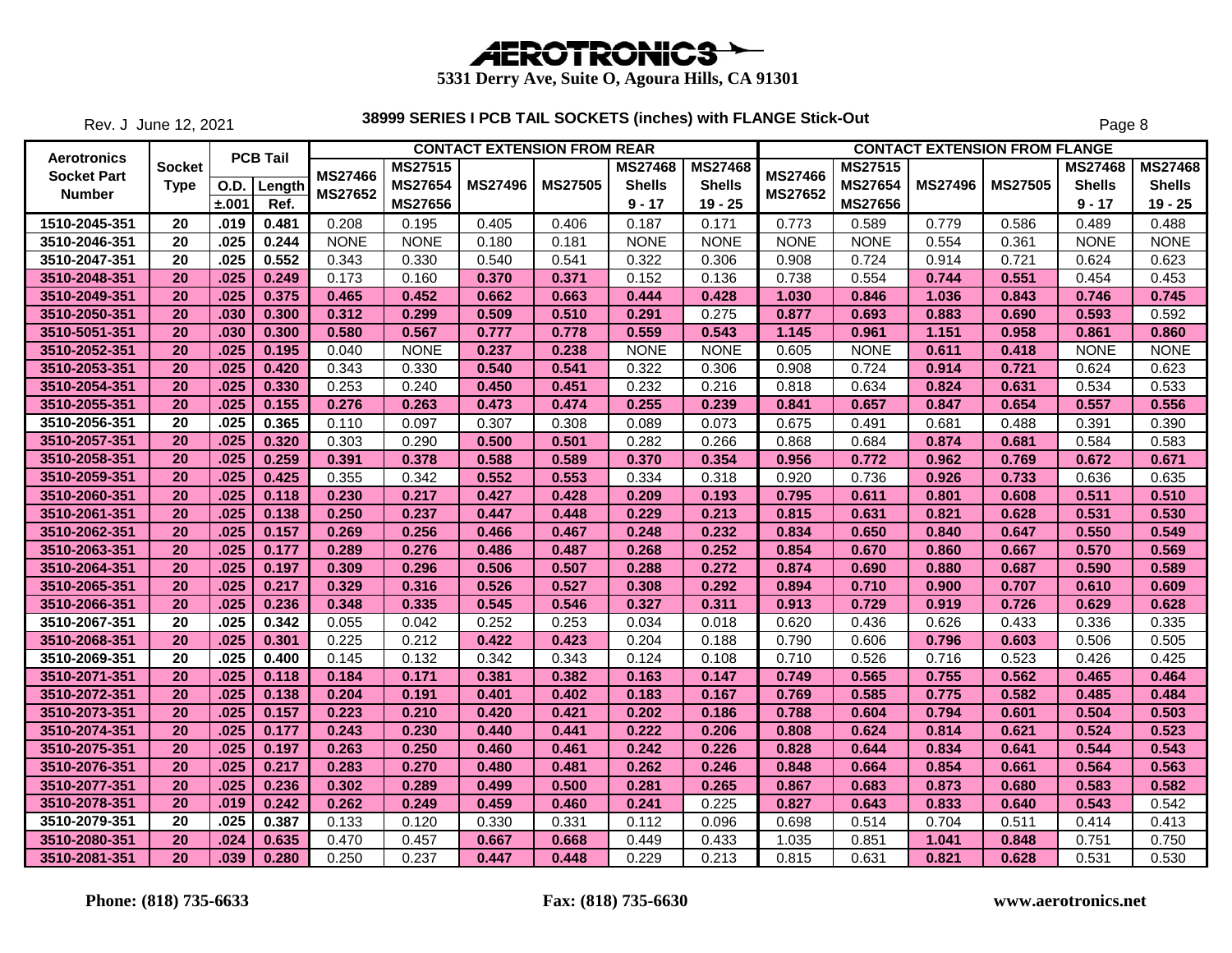

Rev. J June 12, 2021

|                    |             |       |                 |                |                |                | <b>CONTACT EXTENSION FROM REAR</b> |                |                |                |                |                | <b>CONTACT EXTENSION FROM FLANGE</b> |                |                |
|--------------------|-------------|-------|-----------------|----------------|----------------|----------------|------------------------------------|----------------|----------------|----------------|----------------|----------------|--------------------------------------|----------------|----------------|
| <b>Aerotronics</b> | Socket      |       | <b>PCB Tail</b> |                | <b>MS27515</b> |                |                                    | <b>MS27468</b> | <b>MS27468</b> |                | MS27515        |                |                                      | <b>MS27468</b> | <b>MS27468</b> |
| <b>Socket Part</b> | <b>Type</b> | O.D.  | Length          | <b>MS27466</b> | <b>MS27654</b> | <b>MS27496</b> | <b>MS27505</b>                     | <b>Shells</b>  | <b>Shells</b>  | <b>MS27466</b> | <b>MS27654</b> | <b>MS27496</b> | <b>MS27505</b>                       | <b>Shells</b>  | <b>Shells</b>  |
| <b>Number</b>      |             | ±.001 | Ref.            | <b>MS27652</b> | <b>MS27656</b> |                |                                    | $9 - 17$       | $19 - 25$      | <b>MS27652</b> | <b>MS27656</b> |                |                                      | $9 - 17$       | $19 - 25$      |
| 3510-2082-351      | 20          | .019  | 0.323           | 0.253          | 0.240          | 0.450          | 0.451                              | 0.232          | 0.216          | 0.818          | 0.634          | 0.824          | 0.631                                | 0.534          | 0.533          |
| 3510-2083-351      | 20          | .019  | 0.390           | 0.305          | 0.292          | 0.502          | 0.503                              | 0.284          | 0.268          | 0.870          | 0.686          | 0.876          | 0.683                                | 0.586          | 0.585          |
| 3510-2084-351      | 20          | .019  | 0.370           | 0.285          | 0.272          | 0.482          | 0.483                              | 0.264          | 0.248          | 0.850          | 0.666          | 0.856          | 0.663                                | 0.566          | 0.565          |
| 3510-2086-351      | 20          | .019  | 0.380           | 0.551          | 0.538          | 0.748          | 0.749                              | 0.530          | 0.514          | 1.116          | 0.932          | 1.122          | 0.929                                | 0.832          | 0.831          |
| 3510-2087-351      | 20          | .019  | 0.288           | 0.203          | 0.190          | 0.400          | 0.401                              | 0.182          | 0.166          | 0.768          | 0.584          | 0.774          | 0.581                                | 0.484          | 0.483          |
| 3510-2088-351      | 20          | .019  | 0.278           | 0.268          | 0.255          | 0.465          | 0.466                              | 0.247          | 0.231          | 0.833          | 0.649          | 0.839          | 0.646                                | 0.549          | 0.548          |
| 3510-2089-351      | 20          | .019  | 0.130           | 0.332          | 0.319          | 0.528          | 0.530                              | 0.311          | 0.295          | 0.897          | 0.713          | 0.902          | 0.710                                | 0.613          | 0.612          |
| 3510-2090-351      | 20          | .030  | 0.300           | 0.685          | 0.672          | 0.882          | 0.883                              | 0.664          | 0.648          | 1.250          | 1.066          | 1.256          | 1.063                                | 0.966          | 0.965          |
| 3510-2091-351      | 20          | .019  | 0.325           | 0.375          | 0.362          | 0.572          | 0.573                              | 0.354          | 0.338          | 0.940          | 0.756          | 0.946          | 0.753                                | 0.656          | 0.655          |
| 3510-2092-351      | 20          | .020  | 0.565           | 0.587          | 0.574          | 0.784          | 0.785                              | 0.566          | 0.550          | 1.152          | 0.968          | 1.158          | 0.965                                | 0.868          | 0.867          |
| 3510-2093-351      | 20          | .025  | 0.400           | 0.416          | 0.403          | 0.613          | 0.614                              | 0.395          | 0.379          | 0.981          | 0.797          | 0.987          | 0.794                                | 0.697          | 0.696          |
| 3510-2094-351      | 20          | .032  | 0.400           | 0.422          | 0.409          | 0.619          | 0.620                              | 0.401          | 0.385          | 0.987          | 0.803          | 0.993          | 0.800                                | 0.703          | 0.702          |
| 3510-2095-351      | 20          | .024  | 0.280           | 0.533          | 0.520          | 0.730          | 0.731                              | 0.512          | 0.496          | 1.098          | 0.914          | 1.104          | 0.911                                | 0.814          | 0.813          |
| 1510-2096-351      | 20          | .019  | 0.416           | 0.343          | 0.330          | 0.540          | 0.541                              | 0.322          | 0.306          | 0.908          | 0.724          | 0.914          | 0.721                                | 0.624          | 0.623          |
| 3510-2097-351      | 20          | .026  | 0.500           | 0.245          | 0.232          | 0.442          | 0.443                              | 0.224          | 0.208          | 0.810          | 0.626          | 0.816          | 0.623                                | 0.526          | 0.525          |
| 3510-2098-351      | 20          | .040  | 0.250           | 0.472          | 0.459          | 0.669          | 0.670                              | 0.045          | 0.453          | 1.037          | 0.853          | 1.043          | 0.850                                | 0.347          | 0.770          |
| 3510-1600-352      | 16          | .025  | 0.436           | 0.343          | 0.330          | 0.540          | 0.541                              | 0.322          | 0.306          | 0.908          | 0.724          | 0.914          | 0.721                                | 0.624          | 0.623          |
| 3510-1601-352      | 16          | .025  | 0.184           | 0.135          | 0.122          | 0.332          | 0.333                              | 0.114          | 0.098          | 0.700          | 0.516          | 0.706          | 0.513                                | 0.416          | 0.415          |
| 3510-1602-352      | 16          | .025  | 0.219           | 0.170          | 0.157          | 0.367          | 0.368                              | 0.149          | 0.133          | 0.735          | 0.551          | 0.741          | 0.548                                | 0.451          | 0.450          |
| 3510-1603-352      | 16          | .025  | 0.175           | 0.299          | 0.286          | 0.496          | 0.497                              | 0.278          | 0.262          | 0.864          | 0.680          | 0.870          | 0.677                                | 0.580          | 0.579          |
| 3510-1604-352      | 16          | .040  | 0.175           | 0.299          | 0.286          | 0.496          | 0.497                              | 0.278          | 0.262          | 0.864          | 0.680          | 0.870          | 0.677                                | 0.580          | 0.579          |
| 3510-1605-352      | 16          | .062  | 0.325           | 0.704          | 0.691          | 0.901          | 0.902                              | 0.683          | 0.667          | 1.269          | 1.085          | 1.275          | 1.082                                | 0.985          | 0.984          |
| 3510-1606-352      | 16          | .062  | 0.090           | 0.103          | 0.090          | 0.300          | 0.301                              | 0.082          | 0.066          | 0.668          | 0.484          | 0.674          | 0.481                                | 0.384          | 0.383          |
| 3510-1607-352      | 16          | .040  | 0.546           | 0.250          | 0.237          | 0.447          | 0.448                              | 0.229          | 0.213          | 0.815          | 0.631          | 0.821          | 0.628                                | 0.531          | 0.530          |
| 3510-1608-352      | 16          | .040  | 0.220           | 0.400          | 0.387          | 0.597          | 0.598                              | 0.379          | 0.363          | 0.965          | 0.781          | 0.971          | 0.778                                | 0.681          | 0.680          |
| 3510-1609-352      | 16          | .062  | 0.300           | 0.675          | 0.662          | 0.872          | 0.873                              | 0.654          | 0.638          | 1.240          | 1.056          | 1.246          | 1.053                                | 0.956          | 0.955          |
| 3510-1610-352      | 16          | .029  | 0.300           | 0.340          | 0.327          | 0.537          | 0.538                              | 0.319          | 0.303          | 0.905          | 0.721          | 0.911          | 0.718                                | 0.621          | 0.620          |
| 3510-1611-352      | 16          | .029  | 0.330           | 0.370          | 0.357          | 0.567          | 0.568                              | 0.349          | 0.333          | 0.935          | 0.751          | 0.941          | 0.748                                | 0.651          | 0.650          |
| 1510-1618-352      | 16          | .0625 | 0.329           | 0.400          | 0.387          | 0.597          | 0.598                              | 0.379          | 0.363          | 0.965          | 0.781          | 0.971          | 0.778                                | 0.681          | 0.680          |
| 3510-1619-352      | 16          | .0455 | 0.850           | 0.444          | 0.431          | 0.641          | 0.642                              | 0.423          | 0.407          | 1.009          | 0.825          | 1.015          | 0.822                                | 0.725          | 0.724          |
| 3510-1621-352      | 16          | .062  | 0.118           | 0.230          | 0.217          | 0.427          | 0.428                              | 0.209          | 0.193          | 0.795          | 0.611          | 0.801          | 0.608                                | 0.511          | 0.510          |
| 3510-1623-352      | 16          | .062  | 0.138           | 0.250          | 0.237          | 0.447          | 0.448                              | 0.229          | 0.213          | 0.815          | 0.631          | 0.821          | 0.628                                | 0.531          | 0.530          |
| 3510-1625-352      | 16          | .062  | 0.157           | 0.269          | 0.256          | 0.466          | 0.467                              | 0.248          | 0.232          | 0.834          | 0.650          | 0.840          | 0.647                                | 0.550          | 0.549          |
| 3510-1626-352      | 16          | .060  | 0.177           | 0.289          | 0.276          | 0.486          | 0.487                              | 0.268          | 0.252          | 0.854          | 0.670          | 0.860          | 0.667                                | 0.570          | 0.569          |
| 3510-1627-352      | 16          | .062  | 0.197           | 0.309          | 0.296          | 0.506          | 0.507                              | 0.288          | 0.272          | 0.874          | 0.690          | 0.880          | 0.687                                | 0.590          | 0.589          |
| 3510-1628-352      | 16          | .062  | 0.217           | 0.329          | 0.316          | 0.526          | 0.527                              | 0.308          | 0.292          | 0.894          | 0.710          | 0.900          | 0.707                                | 0.610          | 0.609          |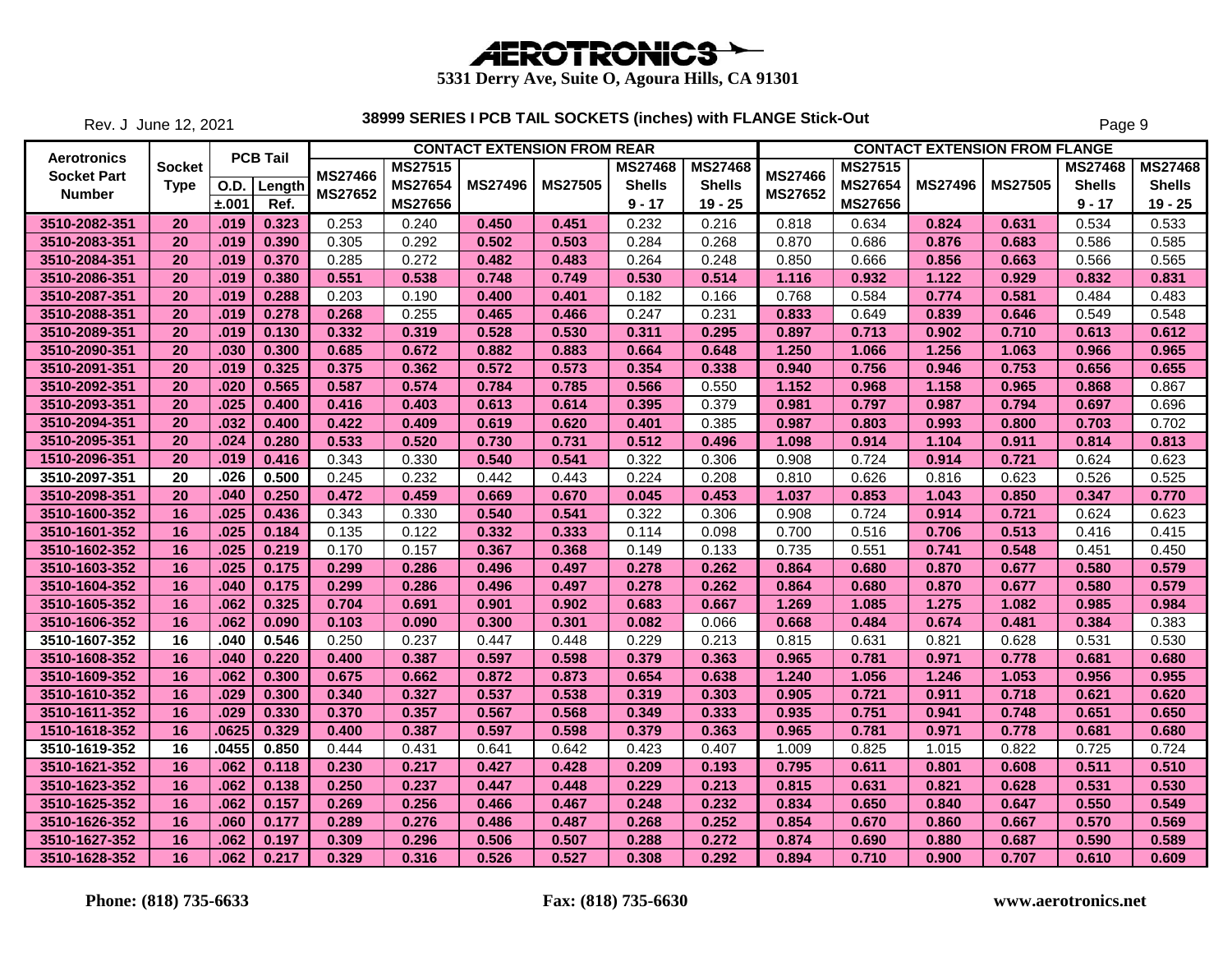

Rev. J June 12, 2021

|                    |                 |       |                 |                |                | <b>CONTACT EXTENSION FROM REAR</b> |                |                |                |                |                |                | <b>CONTACT EXTENSION FROM FLANGE</b> |                |                |
|--------------------|-----------------|-------|-----------------|----------------|----------------|------------------------------------|----------------|----------------|----------------|----------------|----------------|----------------|--------------------------------------|----------------|----------------|
| Aerotronics        | <b>Socket</b>   |       | <b>PCB Tail</b> | <b>MS27466</b> | <b>MS27515</b> |                                    |                | <b>MS27468</b> | <b>MS27468</b> | <b>MS27466</b> | <b>MS27515</b> |                |                                      | <b>MS27468</b> | <b>MS27468</b> |
| <b>Socket Part</b> | <b>Type</b>     | O.D.  | Length          |                | <b>MS27654</b> | <b>MS27496</b>                     | <b>MS27505</b> | <b>Shells</b>  | <b>Shells</b>  |                | MS27654        | <b>MS27496</b> | <b>MS27505</b>                       | <b>Shells</b>  | <b>Shells</b>  |
| <b>Number</b>      |                 | ±.001 | Ref.            | MS27652        | <b>MS27656</b> |                                    |                | $9 - 17$       | $19 - 25$      | <b>MS27652</b> | <b>MS27656</b> |                |                                      | $9 - 17$       | $19 - 25$      |
| 3510-1629-352      | 16              | .062  | 0.236           | 0.348          | 0.335          | 0.545                              | 0.546          | 0.327          | 0.311          | 0.913          | 0.729          | 0.919          | 0.726                                | 0.629          | 0.628          |
| 3510-1630-352      | 16              | .062  | 0.118           | 0.184          | 0.171          | 0.381                              | 0.382          | 0.163          | 0.147          | 0.749          | 0.565          | 0.755          | 0.562                                | 0.465          | 0.464          |
| 3510-1631-352      | 16              | .062  | 0.138           | 0.204          | 0.191          | 0.401                              | 0.402          | 0.183          | 0.167          | 0.769          | 0.585          | 0.775          | 0.582                                | 0.485          | 0.484          |
| 3510-1632-352      | 16              | .062  | 0.157           | 0.223          | 0.210          | 0.420                              | 0.421          | 0.202          | 0.186          | 0.788          | 0.604          | 0.794          | 0.601                                | 0.504          | 0.503          |
| 3510-1633-352      | 16              | .062  | 0.177           | 0.243          | 0.230          | 0.440                              | 0.441          | 0.222          | 0.206          | 0.808          | 0.624          | 0.814          | 0.621                                | 0.524          | 0.523          |
| 3510-1634-352      | 16              | .062  | 0.197           | 0.263          | 0.250          | 0.460                              | 0.461          | 0.242          | 0.226          | 0.828          | 0.644          | 0.834          | 0.641                                | 0.544          | 0.543          |
| 3510-1635-352      | 16              | .062  | 0.217           | 0.283          | 0.270          | 0.480                              | 0.481          | 0.262          | 0.246          | 0.848          | 0.664          | 0.854          | 0.661                                | 0.564          | 0.563          |
| 3510-1636-352      | 16              | .062  | 0.236           | 0.302          | 0.289          | 0.499                              | 0.500          | 0.281          | 0.265          | 0.867          | 0.683          | 0.873          | 0.680                                | 0.583          | 0.582          |
| 3510-1637-352      | 16              | .028  | 0.420           | 0.239          | 0.226          | 0.436                              | 0.437          | 0.218          | 0.202          | 0.804          | 0.620          | 0.810          | 0.617                                | 0.520          | 0.519          |
| 3510-1638-352      | 16              | .062  | 0.300           | 0.679          | 0.666          | 0.876                              | 0.877          | 0.658          | 0.642          | 1.244          | 1.060          | 1.250          | 1.057                                | 0.960          | 0.959          |
| 3510-1639-352      | 16              | .062  | 0.213           | 0.221          | 0.208          | 0.418                              | 0.419          | 0.200          | 0.184          | 0.786          | 0.602          | 0.792          | 0.599                                | 0.502          | 0.501          |
| 3510-1640-352      | 16              | .028  | 0.419           | 0.259          | 0.246          | 0.456                              | 0.457          | 0.278          | 0.222          | 0.824          | 0.640          | 0.830          | 0.637                                | 0.580          | 0.539          |
| 3510-1641-352      | 16              | .062  | 0.301           | 0.212          | 0.199          | 0.409                              | 0.410          | 0.191          | 0.175          | 0.777          | 0.593          | 0.783          | 0.590                                | 0.493          | 0.492          |
| 3510-1642-352      | 16              | .062  | 0.280           | 0.250          | 0.237          | 0.447                              | 0.448          | 0.229          | 0.213          | 0.815          | 0.631          | 0.821          | 0.628                                | 0.531          | 0.530          |
| 3510-1643-352      | 16              | .062  | 0.242           | 0.262          | 0.249          | 0.459                              | 0.460          | 0.241          | 0.225          | 0.827          | 0.643          | 0.833          | 0.640                                | 0.543          | 0.542          |
| 3510-1644-352      | 16              | .062  | 0.130           | 0.332          | 0.319          | 0.529                              | 0.530          | 0.311          | 0.295          | 0.897          | 0.713          | 0.903          | 0.710                                | 0.613          | 0.612          |
| 3510-1645-352      | 16              | .040  | 0.380           | 0.300          | 0.287          | 0.497                              | 0.498          | 0.279          | 0.263          | 0.865          | 0.681          | 0.871          | 0.678                                | 0.581          | 0.580          |
| 3510-1646-352      | 16              | .025  | 0.250           | 0.272          | 0.259          | 0.469                              | 0.470          | 0.251          | 0.235          | 0.837          | 0.653          | 0.843          | 0.650                                | 0.553          | 0.552          |
| 3510-1647-352      | 16              | .062  | 0.565           | 0.587          | 0.574          | 0.784                              | 0.785          | 0.566          | 0.550          | 1.152          | 0.968          | 1.158          | 0.965                                | 0.868          | 0.867          |
| 3510-1648-352      | 16              | .050  | 0.175           | 0.245          | 0.232          | 0.442                              | 0.443          | 0.224          | 0.208          | 0.810          | 0.626          | 0.816          | 0.623                                | 0.526          | 0.525          |
| 3510-1649-352      | 16              | .054  | 0.138           | 0.156          | 0.143          | 0.353                              | 0.354          | 0.135          | 0.119          | 0.721          | 0.537          | 0.727          | 0.534                                | 0.437          | 0.436          |
| 3510-1650-352      | 16              | .044  | 0.200           | 0.217          | 0.204          | 0.414                              | 0.415          | 0.196          | 0.180          | 0.782          | 0.598          | 0.788          | 0.595                                | 0.498          | 0.497          |
| 3510-1651-352      | 16              | .040  | 0.200           | 0.178          | 0.165          | 0.375                              | 0.376          | 0.157          | 0.141          | 0.743          | 0.559          | 0.749          | 0.556                                | 0.459          | 0.458          |
| 1510-1652-352      | 16              | .040  | 0.413           | 0.343          | 0.330          | 0.540                              | 0.541          | 0.322          | 0.306          | 0.908          | 0.724          | 0.914          | 0.721                                | 0.624          | 0.623          |
| 3510-1652-352      | 16              | .040  | 0.413           | 0.343          | 0.330          | 0.540                              | 0.541          | 0.322          | 0.306          | 0.908          | 0.724          | 0.914          | 0.721                                | 0.624          | 0.623          |
| 3510-1653-352      | 16              | .062  | 0.363           | 0.209          | 0.196          | 0.406                              | 0.407          | 0.188          | 0.172          | 0.774          | 0.590          | 0.780          | 0.587                                | 0.490          | 0.489          |
| 3510-1654-352      | 16              | .062  | 0.250           | 0.472          | 0.459          | 0.669                              | 0.670          | 0.451          | 0.435          | 1.037          | 0.853          | 1.043          | 0.850                                | 0.753          | 0.752          |
| 3510-1200-353      | 12              | .082  | 0.118           | 0.230          | 0.217          | 0.427                              | 0.428          | 0.209          | 0.193          | 0.795          | 0.611          | 0.801          | 0.608                                | 0.511          | 0.510          |
| 3510-1201-353      | $\overline{12}$ | .082  | 0.741           | 0.441          | 0.428          | 0.638                              | 0.639          | 0.420          | 0.404          | 1.006          | 0.822          | 1.012          | 0.819                                | 0.722          | 0.721          |
| 3510-1202-353      | 12              | .082  | 0.145           | 0.135          | 0.122          | 0.332                              | 0.333          | 0.114          | 0.098          | 0.700          | 0.516          | 0.706          | 0.513                                | 0.416          | 0.415          |
| 3510-1203-353      | 12              | .082  | 0.276           | 0.388          | 0.375          | 0.585                              | 0.586          | 0.367          | 0.351          | 0.953          | 0.769          | 0.959          | 0.766                                | 0.669          | 0.668          |
| 3510-1204-353      | 12              | .082  | 0.180           | 0.170          | 0.157          | 0.367                              | 0.368          | 0.149          | 0.133          | 0.735          | 0.551          | 0.741          | 0.548                                | 0.451          | 0.450          |
| 3510-1205-353      | 12              | .082  | 0.138           | 0.250          | 0.237          | 0.447                              | 0.448          | 0.229          | 0.213          | 0.815          | 0.631          | 0.821          | 0.628                                | 0.531          | 0.530          |
| 3510-1206-353      | 12              | .094  | 0.325           | 0.704          | 0.691          | 0.901                              | 0.902          | 0.683          | 0.667          | 1.269          | 1.085          | 1.275          | 1.082                                | 0.985          | 0.984          |
| 3510-1207-353      | 12              | .082  | 0.157           | 0.269          | 0.256          | 0.466                              | 0.467          | 0.248          | 0.232          | 0.834          | 0.650          | 0.840          | 0.647                                | 0.550          | 0.549          |
| 3510-1208-353      | 12              | .082  | 0.177           | 0.289          | 0.276          | 0.486                              | 0.487          | 0.268          | 0.252          | 0.854          | 0.670          | 0.860          | 0.667                                | 0.570          | 0.569          |